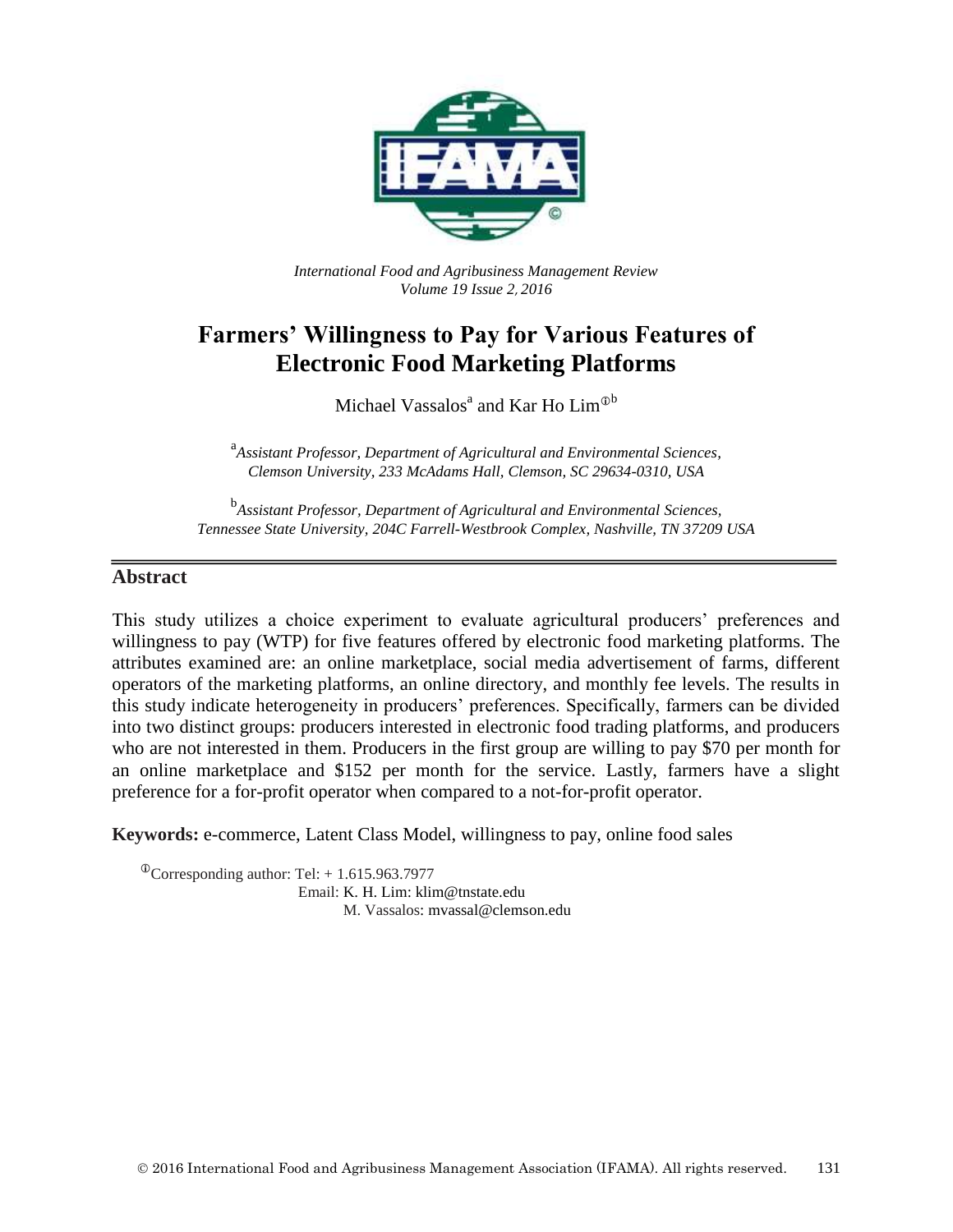## **Introduction**

The increased demand for locally grown, and organic food products in conjunction with consumers' concerns about the sustainability of farm practices have created a plethora of new marketing opportunities for agricultural producers and entrepreneurs in the United States (Connolly and Klaiber 2014; LeRoux et al. 2009; Uematsu and Mishra 2011). Direct marketing, specifically farmers' markets, Community Supported Agriculture (CSA), and food hubs, are prominent examples of marketing strategies utilized to satisfy changing consumer preferences (Martinez et al. 2010, Ahearn and Sterns 2013).

However, despite their popularity among consumers and producers, direct marketing options pose a number of challenges—one being increased costs for producers by marketing their products in several locations (Low et al. 2015). Another challenge is the inconvenience that shopping at farmers' markets and CSAs creates for many consumers due to the limited days/hours of operation, as well as the high prices and limited product variability (Hardesty 2008; Tippins et al. 2002; Lucan et al. 2015).

Comparatively, online food retailing is a marketing strategy that has the potential to overcome the aforementioned limitations of direct marketing and potentially revolutionize the way Americans buy food. The distinct advantages of this kind of electronic trade include reduced retail cost, the ability to expand the customer base, a more efficient management of the supply chain, the potential for higher profits, and a time saver for customers (Baourakis et al. 2002; Corbitt et al. 2003; Zapata et al. 2013; Galloway et al. 2011; Heim and Sinha 2001).

Despite these advantages, the majority of online food retail websites developed during the dotcom era failed (Williams 2001; Ring and Tigert 2001). Undeterred by these early failures, farmers and consumers are re-looking at electronic food retailing (Abrams and Sackmann 2014; Mortimer et al. 2016; Begalli et al. 2009). To illustrate, according to the USDA Farm Computer Usage and Ownership, 16% of producers in 2015 conducted agricultural marketing activities over the internet; this percentage was 12% in 2011 (USDA 2015). Furthermore, large corporations such as Amazon (Fresh) and Uber (Essentials) are vying to become the most preferred online grocery store, revealing how popular electronic food retailing has become (Mortimer et al. 2016).

Most of the existing literature on electronic food retailing has focused on: 1) consumers' perceptions towards online grocery shopping (Campo and Breugelmans 2015; Kacen et al. 2013; Chu et al. 2010), 2) examining the factors that influence the adoption of e-commerce by farms and agribusiness (Briggeman and Whitacre 2010; Baer and Brown 2007; McFarlane et al. 2003), and 3) the economic potential of e-commerce for farmers (Zapata et al. 2011; Fox 2009). In contrast, farmers' preferences and willingness to pay for online food marketing platforms remains relatively unexplored in the literature; although, a notable exception is the research of Zapata et al. (2013). However, considering that the success of the online food marketing platforms depends on the participation of producers, understanding farmers' perceptions is an important question. The present study aims to fill this void in research by focusing on farmers' willingness to pay (WTP) for various features of electronic food marketing platforms, such as MarketMaker, Local Orbit, Local Harvest, etc.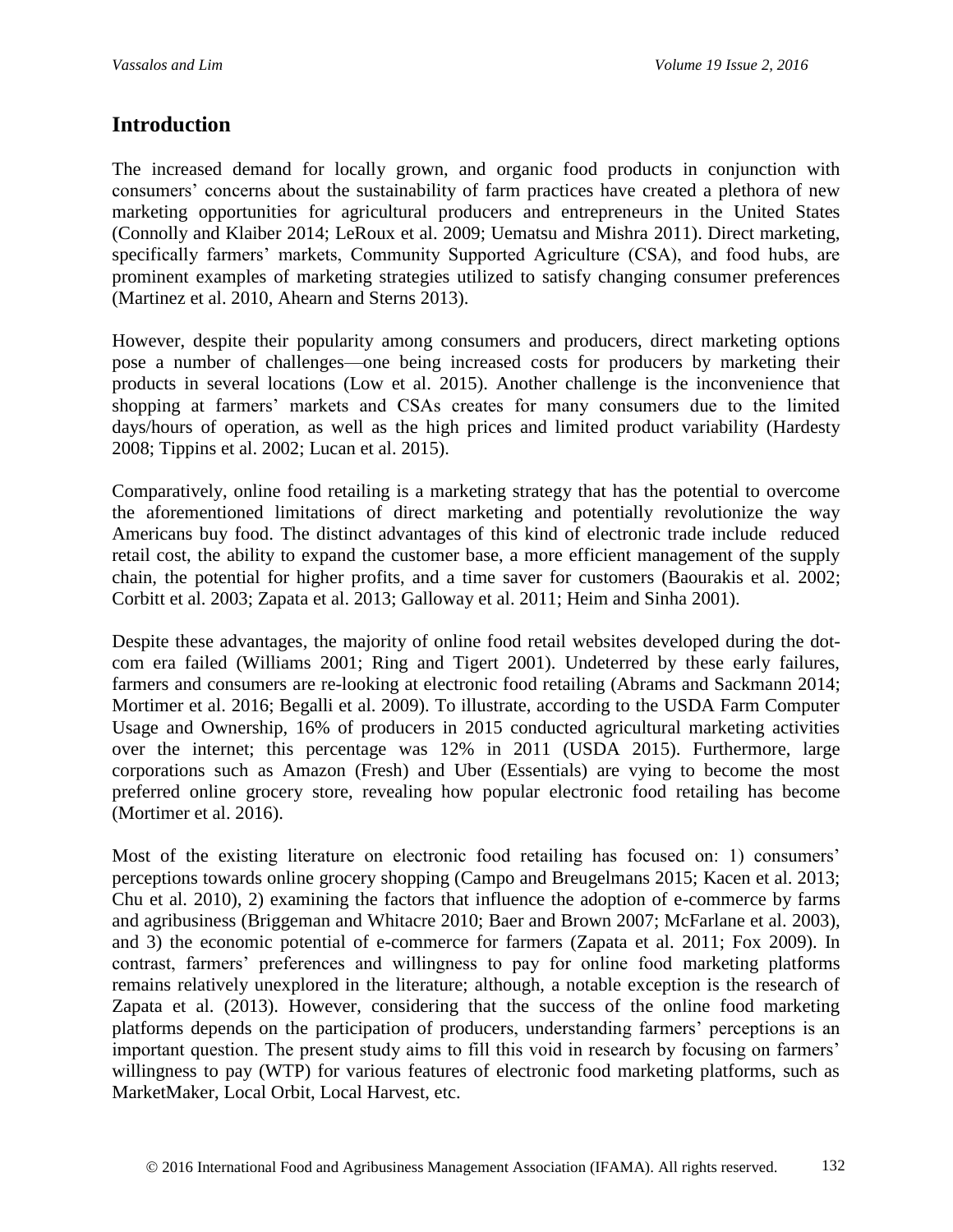# **Objectives**

The main objective of this study is to examine producers' opinions and WTP for various features offered by electronic food marketing platforms. Specifically, the examined features are as follows: different fee requirements, an online marketplace to facilitate transactions, social media advertisement of the farm, an online directory service where farmers can search for potential buyers based on demographic statistics, and different operators for the website (extension services, non-profit organizations, for-profit organizations). Accordingly, the main data source used for this study was an electronic survey administered to four southern states: North Carolina, South Carolina, Florida and Georgia.

The contribution of this study to the literature is threefold. First, our focus on the WTP for the aforementioned features of electronic food marketing platforms expands on the work of Zapata et al. (2013). The elicitation of WTP for these features creates a more detailed picture of farmers' reactions towards electronic trade, aside from the extremes of acceptance or rejection. This is an important research topic considering that online platforms can raise revenue by including various features desired by the producers. Second, by including the "operator" attribute, this study sheds light on whether farmers would trust the private sector to develop such websites, or whether they would only trust the extension service to host the websites. To the best of our knowledge, this study is the first effort to answer such a question. Considering the transition of MarketMaker from being administered by the extension service of universities to Riverside Research<sup>1</sup>, examining farmers' perceptions towards the host of the website will be extremely helpful in further developing the industry. Third, we include a larger group of farmers in our sample, not just MarketMaker's users as in Zapata et al. (2013). Notably, some in our sample have not used electronic marketing yet. This approach allows for greater insights into farmers' preferences for electronic food marketing platforms.

## **Survey Design and Implementation**

The survey instrument, utilized to achieve the study's objectives, consisted of five sections. The first section included introductory questions to attract the farmers' interest in the survey. Next, the second section included a choice experiment to elicit farmers' WTP for the various features examined. The third section focused on farmers' experiences with electronic commerce. The fourth section asked questions related to the farmers' comfort levels with risk, as well as their trust in various institutions. Finally, the survey closed with traditional demographic questions. Additionally, the clarity of the survey instrument and the wording and order of questions were pretested in a number of focus groups sessions. Notably, the focus groups included farmers, extension service agents, and university professors.

The survey was administered to a sample of vegetable and livestock farmers from four states: North Carolina, South Carolina, Georgia and Florida. There are two reasons why this choice of sample was made. First, fresh fruits and vegetables constitute a substantial portion of direct to consumer marketing outlets (Palma et al. 2013). Specifically, in terms of value, these commodity groups account for 58% of direct to consumer sales (Martinez et al. 2010). Furthermore,

 $\overline{a}$  $<sup>1</sup>$  Riverside Research is an independent not-for-profit organization</sup>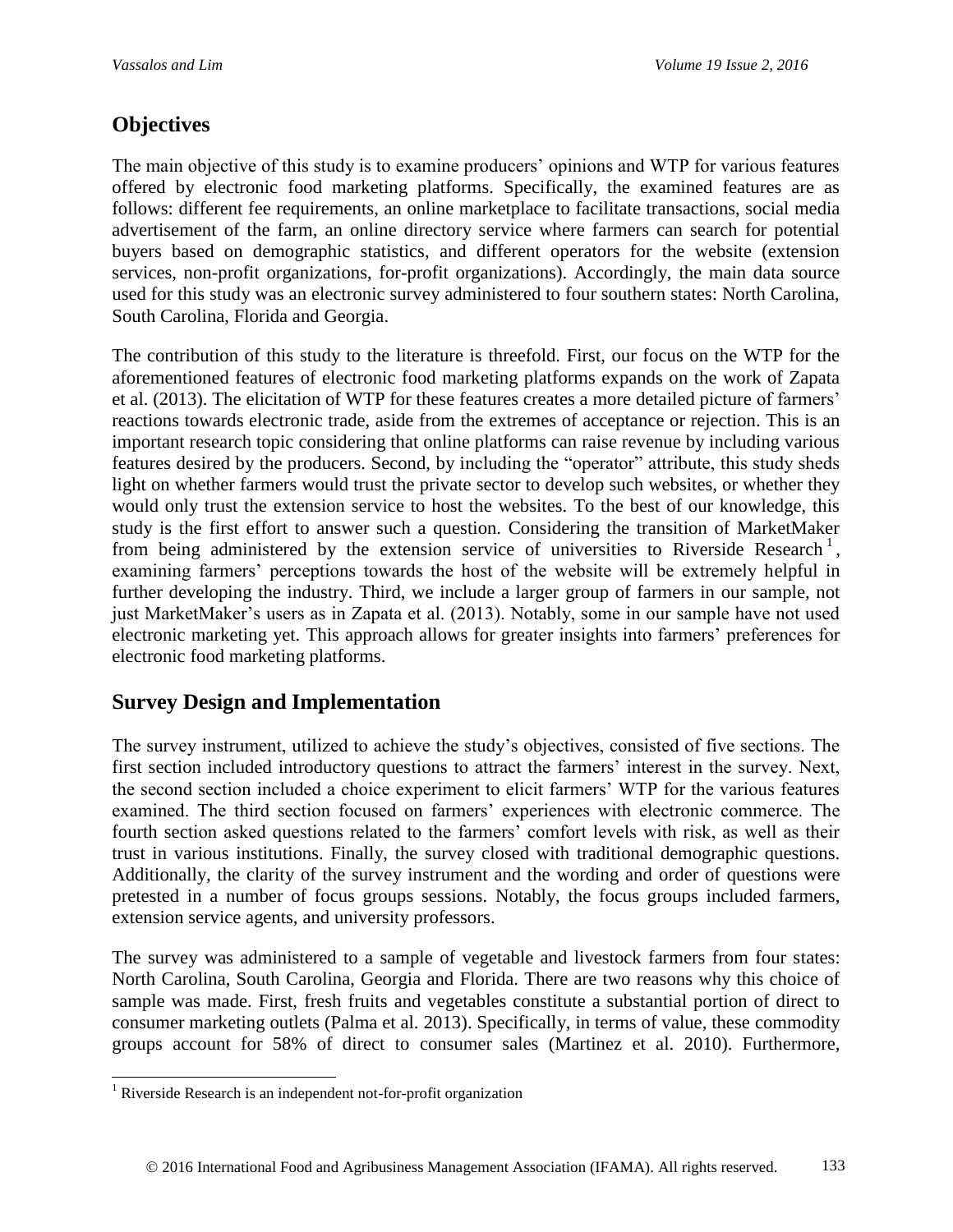$\overline{a}$ 

livestock products such as eggs and steaks; and vegetables are among the most common commodities sold on existing online marketplaces.

Even more, southeastern states have a comparative advantage in the commodity groups of fruits and vegetables due to the climatic conditions of these states (Ahearn and Sterns  $2013$ )<sup>2</sup>. In spite of this fact, the development of direct to consumer marketing outlets in the examined region is limited. To illustrate, the number of farmers' markets per 100,000 residents in Florida and Georgia are 1.1 and 1.2, respectively, as compared to a 2.5 national average (CDC 2013). The latter fact, in conjunction with an increased demand for local foods in the examined region (Ahearn and Sterns 2013; Hodges et al. 2014), indicate an opportunity for the development of alternative marketing outlets such as online food exchanges.

The second reason for this study's sample choice is that the examined region includes a number of major regional urban centers with a plethora of restaurants, e.g., Atlanta, Charlotte, Miami, etc. Restaurants account for a high and continuously increasing portion of local food sales (Low and Vogel 2011; Reynolds-Allie and Fields 2012). However, the lack of infrastructure in the examined region, i.e., a relatively small number of farmers markets, may be a prohibiting factor in the increase of sales to restaurants (Low and Vogel 2011; Reynolds-Allie and Fields 2012). Consequently, the development of a well-designed electronic food exchange platform could help overcome these barriers.

Regarding survey administration, the mailing information for the farmers was obtained through FarmMarketiD.com. An invitation email was sent to the farmers on May  $1<sup>st</sup>$ , 2014. Following the guidelines provided by Dillman et al. (2009), the initial email provided a brief description of the survey, highlighted the importance of responses, and contained a link to the survey. Additionally, in line with Dillman et al. (2009), an informative subject line, indicating the e-mail is about a survey conducted by Clemson University, was included in the email communications. Moreover, the emails were personalized for each farmer and signed by the researchers. Two reminder emails, including the link for the survey, were sent to the farmers eight and fifteen days after the initial email. Lastly, all email communications were sent from the same email address (Dillman et al. 2009).

The mailing list included 5,000 farmers, with the overall response rate at 3.3% and the effective response rate at 2.5% (123 usable surveys). Notably, the relatively small sample size is a limitation of this study. However, the use of small sample sizes is not uncommon among studies that utilize surveys to examine factors potentially influencing farmers' decisions. For example, Kisaka and Obi (2015), Amanor-Boadu (2013), and Tavernier et al. (2006) used observations obtained from samples of 144, 120, and 144 questionnaires, respectively, to investigate: 1) the factors that influence growers' decisions to participate in land management schemes, 2) producer characteristics that influence their decision to adopt agri-tourism and, 3) the relationship between production practices and food labeling. Furthermore, a low response rate is not uncommon in similar surveys. For instance, Zapata et al. (2013) reported a response rate of 8.9% for an email

 $2^{2}$  For instance, Georgia, and Florida are among the top five states in terms of vegetable production and North Carolina and Georgia are among the top 10 states in terms of livestock sales (Census of Agriculture 2012).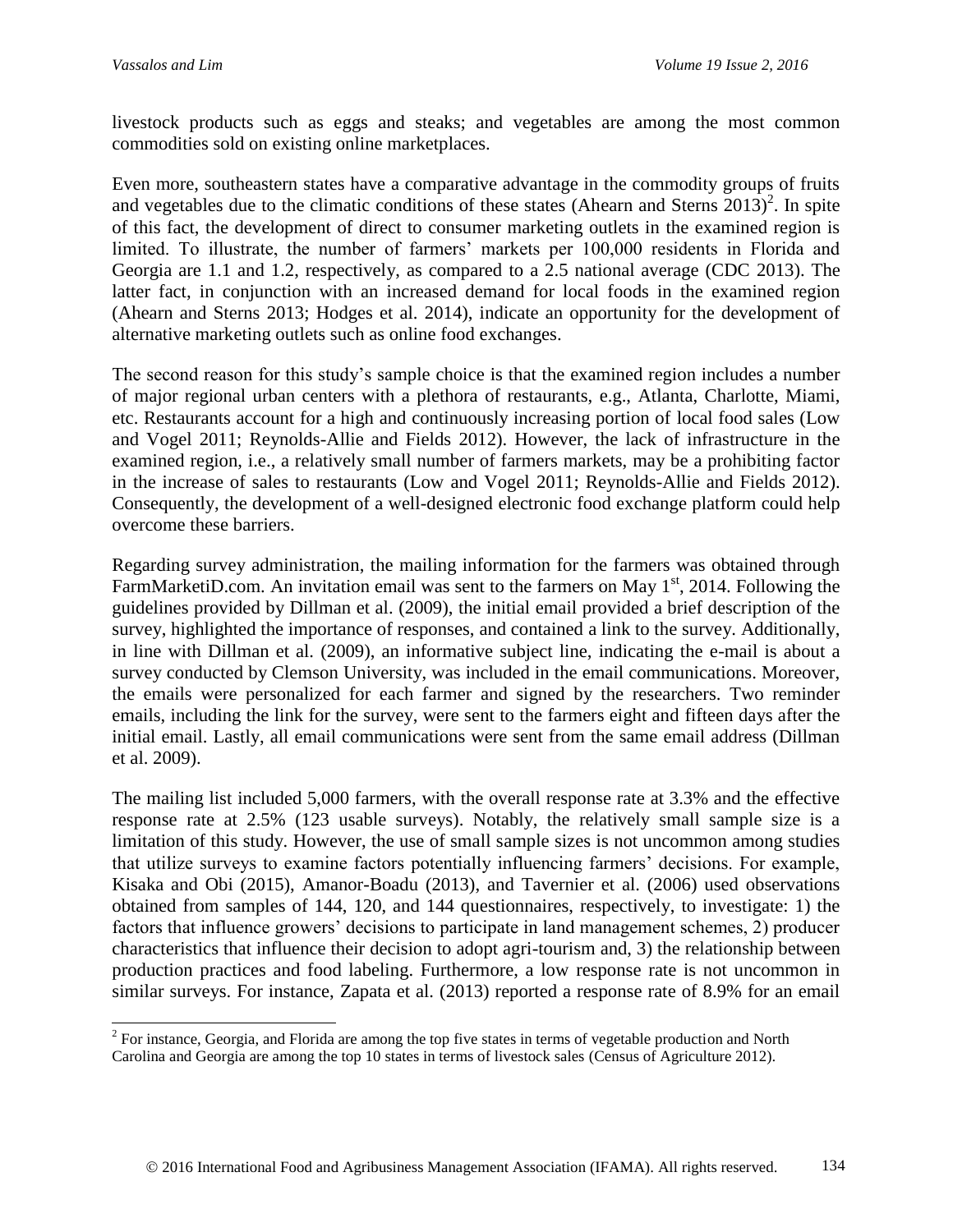survey among registered MarketMaker users (compared to 15.7% of the paper version). A potential explanation for the low response rate is that farmers are not familiar with electronic marketing platforms yet, and they are not accustomed to online surveys that include choice experiments. Also, online surveys tend to have significantly lower response rates (Hamilton 2009; Hudson et al. 2004). However, low response rate is only weakly related to response bias as mentioned in Zapata et al. (2013), Brick et al. (2003), Krosnick (1999), and Keeter et al. (2000).

### *Choice Experiment Design*

A choice experiment was utilized to elicit farmers' preferences and WTP for the various features potentially offered by an electronic trade platform. Specifically, in the second section of the survey, farmers were presented with a series of choice scenarios. In each scenario they were asked to select among two different website alternatives, or to indicate that they prefer none of them (opt-out). The website alternatives were different in the number of features offered and/or in the monthly fee required from the farmers. Before the choice experiment, farmers were provided with a detailed instruction page describing the experiment and each of the features. Specifically, the following features were examined: online directory, demographic research tool, social media advertisement, online marketplace, the type of service providers, and a monthly fee (Table 1). The selection of these features is based on previous literature (Zapata et al. 2013; Montealegre et al. 2007), and the feedback received from the focus groups and research of online food marketing platforms available during the period of this study.

|                                             |                                                                                                         |                                                 |                                                                        | <b>Levels</b>                                                    |                                                       |               |               |
|---------------------------------------------|---------------------------------------------------------------------------------------------------------|-------------------------------------------------|------------------------------------------------------------------------|------------------------------------------------------------------|-------------------------------------------------------|---------------|---------------|
| <b>Attribute</b>                            | <b>Description</b>                                                                                      |                                                 | $\mathfrak{2}$                                                         | 3                                                                | 4                                                     | 5             | 6             |
| <b>Service</b><br><b>Provider</b>           | The host agent<br>of the website.                                                                       | <b>State University</b><br>Extension<br>Service | <b>Local Gourmet</b><br>(A privately<br>owned, for profit<br>business) | Local Food Hub<br>Association (Not<br>for Profit<br>Association) |                                                       |               |               |
| Online<br><b>Marketplace</b>                | Sell products<br>and receive<br>payments online.                                                        | N <sub>0</sub>                                  | Offered and no<br>commission is<br>required                            | Offered, with a<br>2% commission<br>on sales required            | Offered, with a<br>4% commission<br>on sales required |               |               |
| <b>Social Media</b><br><b>Advertisement</b> | Advertise your<br>business on<br>social media.                                                          | Yes                                             | N <sub>o</sub>                                                         |                                                                  |                                                       |               |               |
| Demographic<br><b>Statistics</b>            | Provide income,<br>gender and other<br>demographic<br>statistics of<br>targeted markets<br>by zip code. | Yes                                             | N <sub>0</sub>                                                         |                                                                  |                                                       |               |               |
| <b>Monthly Fee</b>                          | A fee that the<br>farmer has to<br>pay in order to<br>use the website.                                  | \$20/month                                      | $$40/m$ onth                                                           | \$60/month                                                       | \$80/month                                            | $$100/$ month | $$120/$ month |

#### **Table 1.** Choice Experiment Attributes and Levels

To further explain the attributes examined, the online directory allows farmers to search the website's database for potential buyers. This option is offered as a feature for all non-opt-out alternatives. The demographic research tool is an expansion of the online directory. Specifically, this tool allows the farmers to use the website database in order to search for demographic characteristics, income level, race distribution, etc. at a specific zip code. As a result, if this is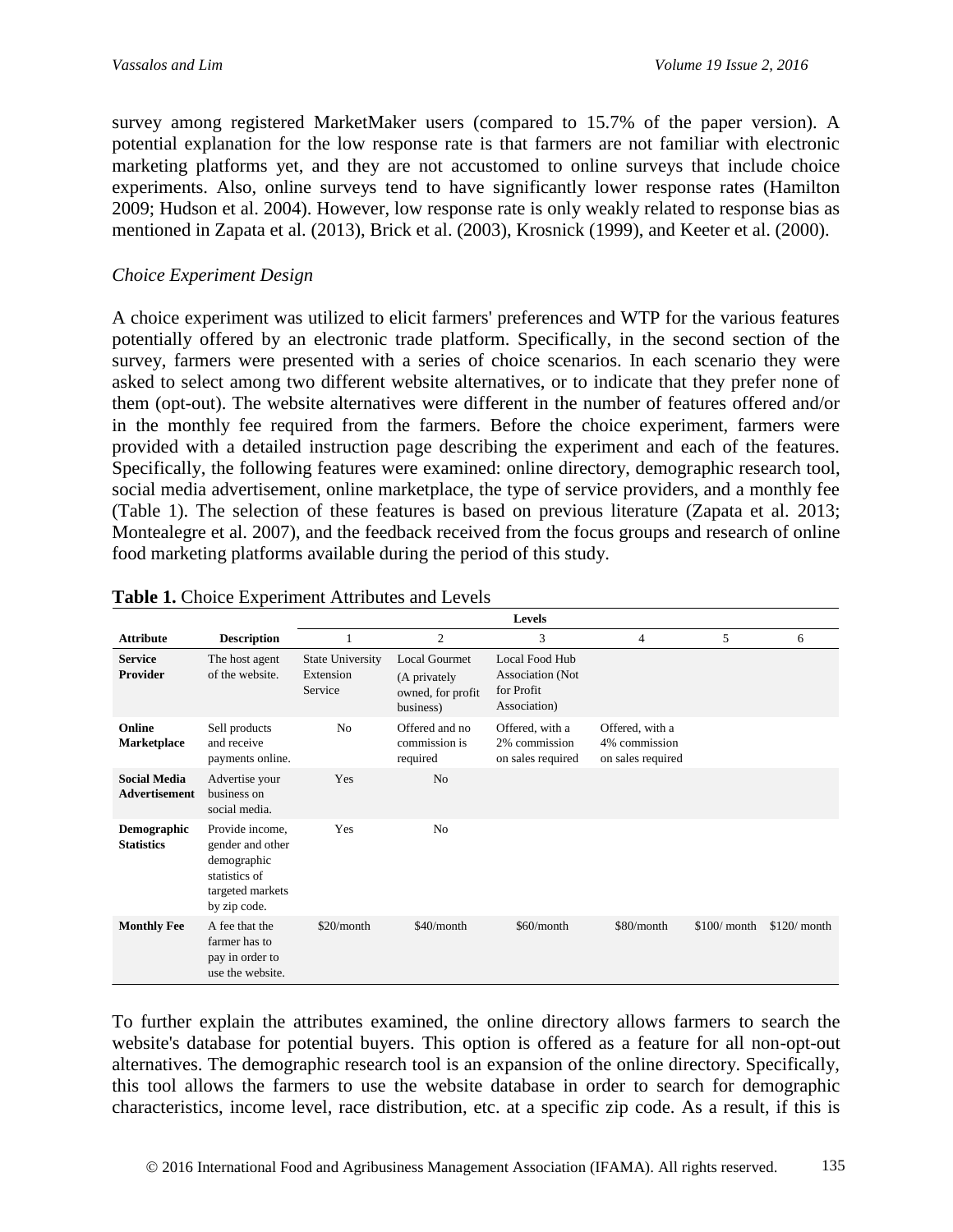offered, farmers can target specific niche markets. Next, if the social media advertisement feature is offered, the farmer has the ability to advertise his/her farm on the social media accounts of the food exchange website. Furthermore, with this option, the advertisements can be delivered directly to specific groups of consumers. Additionally, the online marketplace refers to the ability of buying and selling directly from the website, i.e., consumers can pay online with their credit/debit card. Lastly, service provider, refers to the host agency of the website.

The demographic research tool and social media advertisement have two levels (offered or not offered). The online marketplace feature consists of four levels. The first level reflects whether or not the feature is supported. If the feature is supported, three additional levels indicating different commission fees based on the sales are included. The service provider has three levels (university extension service, for-profit organization, not-for-profit organization). Lastly, there are six different monthly fee levels (\$20/month, \$40/month, \$60/month, \$80/month, \$100/month, and \$120/month), which reflects the observed market price of these services. A sample choice set is presented in Figure 1.

One hypothesis in this study was that higher monthly fees would reduce the probability of growers' participation in an online marketing outlet. On the other hand, the existence of an online marketplace was expected to increase the probability of participation. Furthermore, the apriori hypothesis was that the existence of a demographic research tool would increase the probability of participation since growers can increase their profits by price discrimination through targeting specific market segments.



**Figure 1.** Sample Choice Experiment

Given the five attributes and their levels, a full factorial design resulted in 288 unique profiles<sup>3</sup>. Since it was not practical to evaluate all of these combinations, a D-optimality fraction design

 $\frac{3}{2}$  2\*4\*3\*6\*2 =288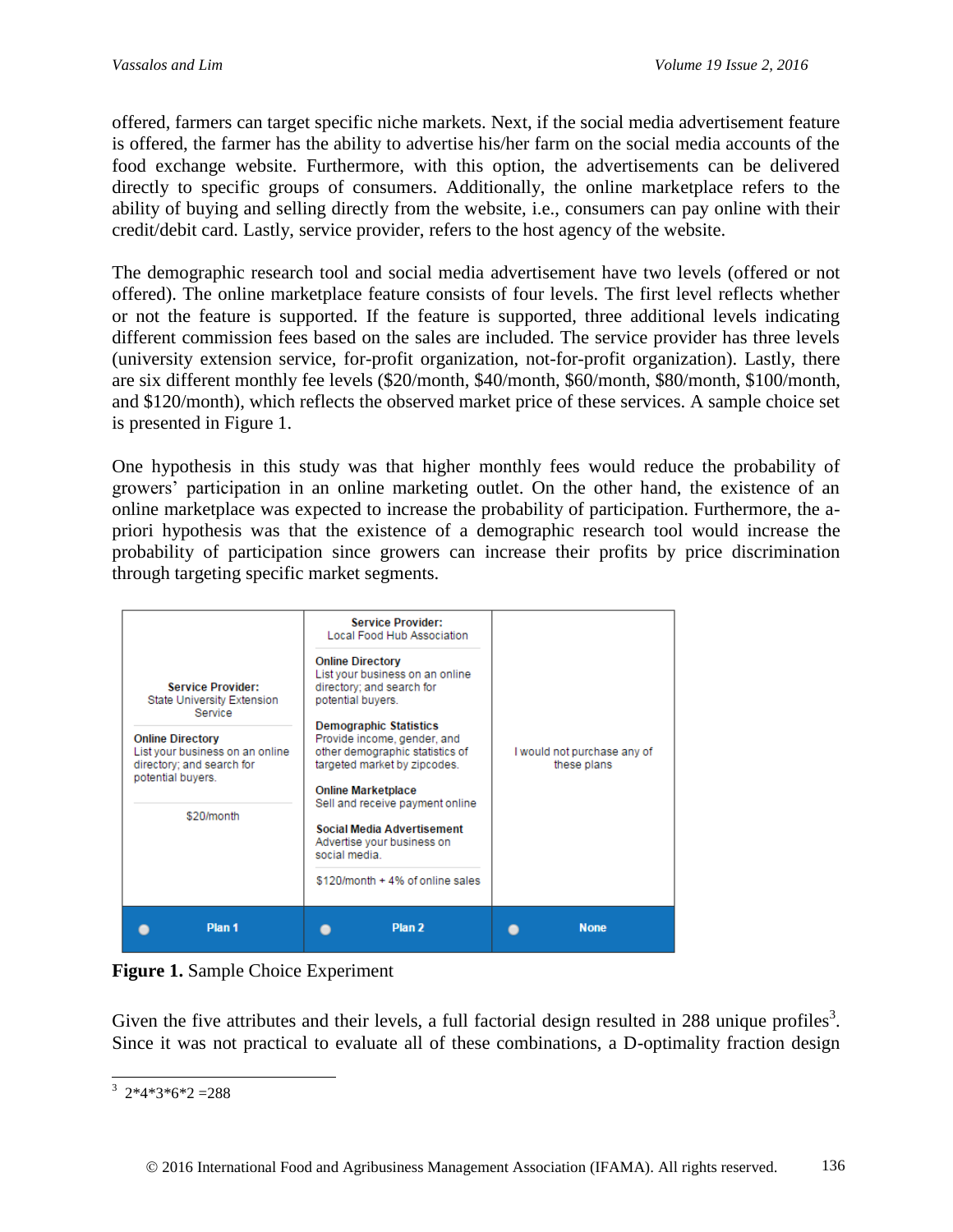was adopted. The final experiment included sixty unique choice profiles. In order to avoid responders' fatigue, but still create a reasonably long survey, thirty-two choice sets were generated and divided into four blocks. Thus, each responder had to answer eight choice sets. Huber and Zwerina (1996) illustrated the importance of utility balance in avoiding unrealistic choice profiles. A Bayesian Experimental Design approach was therefore adopted, in which a set of priors was utilized. Our final experiment design achieved a D-optimal score of 89.94. 4

# **Model Specification and Estimation**

Lancaster's (1966) theory of demand provided the underlying theoretical framework for this study. Specifically, it was assumed that farmers would select the e-commerce website option that maximizes their utility, which is a function of the different features offered by the website. Following McFadden's (1974) Random Utility Theory, a farmer *i* random utility from selecting the alternative *j* from a choice set *t* can be expressed as:

(1)  $U_{iit} = \mathbf{x}_{iit} \boldsymbol{\beta} + \varepsilon_{iit}$ 

where  $\mathbf{x}_{ii}$  $\beta$  is the deterministic component representing the vector of attributes, and  $\varepsilon_{ii}$  is a random component unobserved by the researchers, following an IID maximum value Type I distribution.

Multiple techniques have been developed to estimate the probability of an individual selecting alternative *j* (Train 2009). Two estimators were used in this study: a Random Parameter Logit (RPL) and a Latent Class (LC) model. These models were used because they have many desirable attributes. Specifically, in contrast to the traditional, conditional logit formulation, RPL and LC are highly flexible and relax the restrictive independence of irrelevant alternatives assumption. Furthermore, both RPL and LC account for unobserved preference heterogeneity. Additionally, the LC formulation enables researchers to identify preference clusters, thus providing more information to explain preference heterogeneity. Lastly, both formulations allow for unrestricted substitution patterns and correlation in unobserved factors over time (Train 2009; Patunru et al. 2007; Ouma et al. 2007).

Under the latent class model, the probability that an individual farmer *i* choosing alternative *j* in choice set *t*, given that the farmer belongs to class q is estimated as:

(2) 
$$
P_{it|q}(j=1) = \frac{\exp(\alpha c_{ijt} + \mathbf{x}'_{it,j} \beta_q)}{\sum_{j=1}^{J} \exp(\alpha c_{ijt} + \mathbf{x}'_{it,j} \beta_q)}
$$

where the price,  $c_{ijt}$ , is separated from the rest of the attributes in vector **x**. We used a number the minimum of the Akaike Information Criterion and the Bayesian Information Criterion to determine the number of classes (Greene and Hensher 2003).

<sup>&</sup>lt;sup>4</sup> JMP 10 DOE procedure was used for the derivation of the optimal design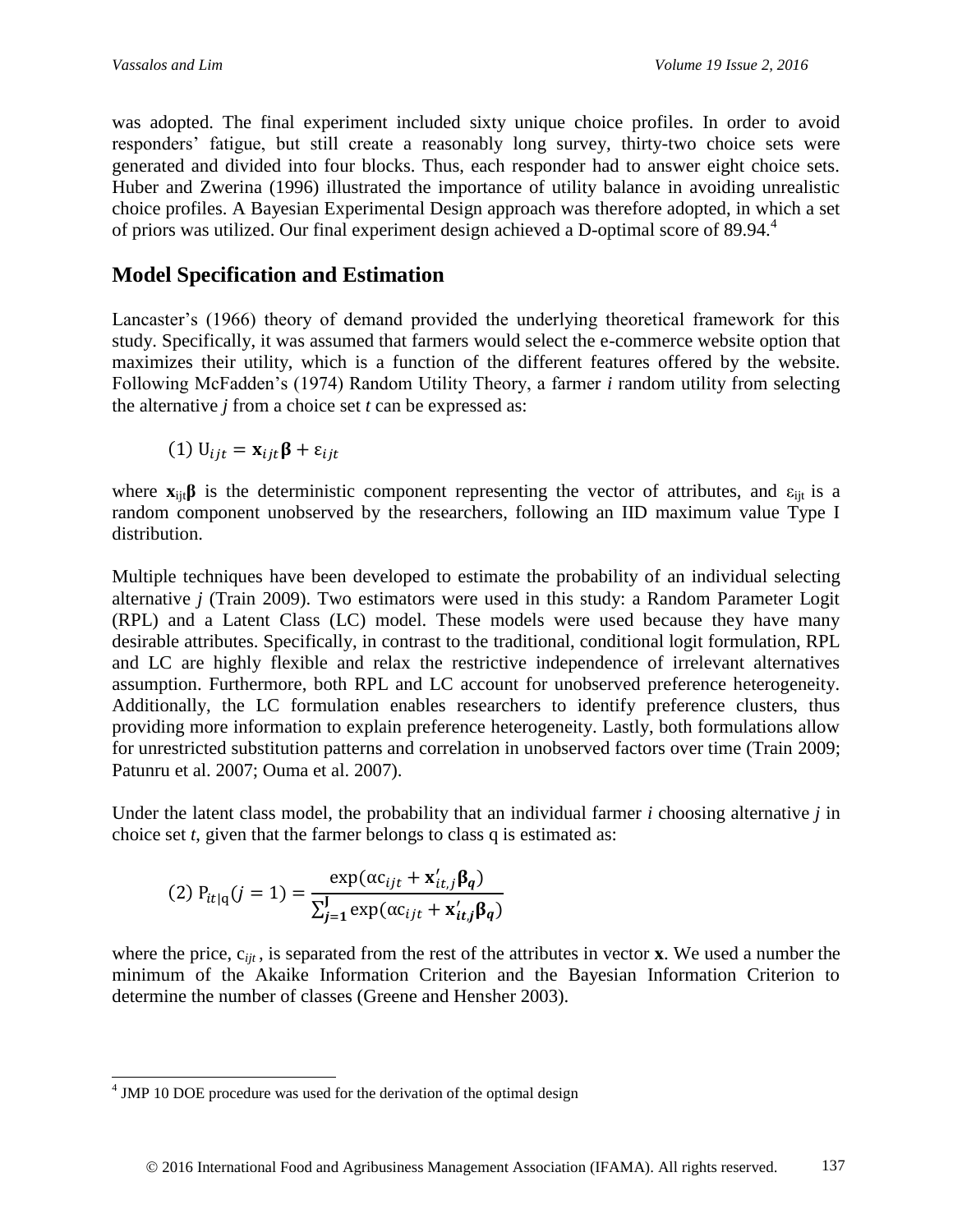In contrast, building on the choice probability of conditional logit, the Random Parameter Logit allows the estimated parameter to disperse, following a specified distribution  $f(\beta)$ . The choice probability of choice *j* being selected in choice set *t* is then,

(3) 
$$
P_{ijt} = \int \frac{e^{\alpha c_{ijt} + x'_{it,j}\beta_q}}{\sum_k e^{\alpha c_{ijt} + x'_{it,j}\beta_q}} f(\beta) d\beta
$$

The price coefficient is assumed to be fixed. This assumption helps avoid price dispersion around zero as it implies exorbitant willingness to pay (Meijer and Rouwendal 2006; Train and Weeks 2005).

# **Results**

Table 2 reports the descriptive statistics for our sample of 123 respondents. The majority of the farmers who answered the survey were from North Carolina (49%), followed by Georgia (24%). Regarding the type of enterprises, 72% of the respondents had livestock operations, and 50% had horticulture operations (Table 2).

| Age           |             |        | <b>State</b>              |                    |        |
|---------------|-------------|--------|---------------------------|--------------------|--------|
|               | Mean        | 59.65  |                           |                    |        |
|               | Std. Dev    | 11.62  |                           | FL                 | 6.02%  |
|               |             |        |                           | <b>GA</b>          | 24.10% |
| Gender        |             |        |                           | NC                 | 49.40% |
|               |             |        |                           | <b>SC</b>          | 18.07% |
|               | Male        | 65.85% |                           | Other              | 2.41%  |
|               | Female      | 14.63% |                           |                    |        |
|               | Undisclosed | 19.51% | <b>Types of Operation</b> |                    |        |
| <b>Ethnic</b> |             |        |                           | Livestock          | 72.73% |
|               |             |        |                           | Horticulture       | 50.51% |
|               | White       | 79.67% |                           | <b>Field Crops</b> | 21.21% |
|               | Non-white   | 2.44%  |                           | Honey              | 3.03%  |
|               | Undisclosed | 17.89% |                           | Others             | 23.23% |
|               |             |        | <b>Acreage</b>            |                    |        |
|               |             |        |                           | Mean               | 235.32 |
|               |             |        |                           | Std. Dev.          | 272.54 |

**Table 2.** Sample Statistics

This finding is not surprising considering that Georgia and North Carolina are among the top ten states in livestock sales (USDA Census of Agriculture, 2012). The average age of the respondents was 59.6 years old, with 80% of them being white and 14% female. These numbers closely reflect the US average of sixty years, 92% white, and 14% female (USDA Census of Agriculture, 2012). The average farm size for our sample (235 acres) was lower than the national average (435 acres). However, it closely represented the average for the four states we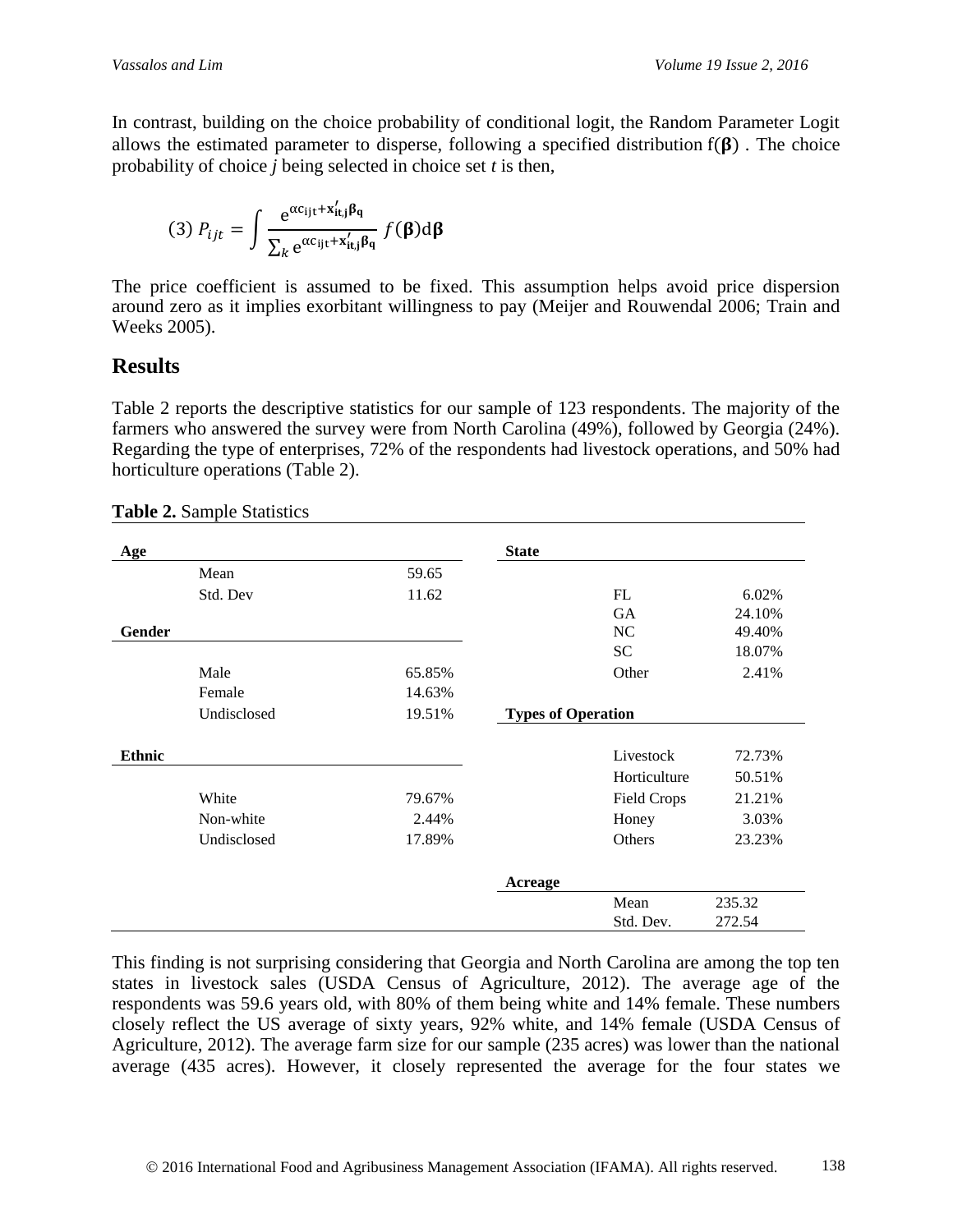examined.<sup>5</sup> Lastly, 11% of the respondents (thirteen farmers) mentioned that they had experience with electronic marketing platforms. For comparison, NASS (2015) reported that 16% of U.S. farmers use internet for marketing activities.

# **Results from the Random Parameter Logit Model**

The simulated maximum likelihood estimates for the RPL model are reported in Table 3. The model was estimated using 500 Halton draws. Prior to the estimation of the RPL model, a conditional logit model was estimated (Table 4). The results indicate that the RPL model provided a better fit for the data as compared to the conditional logit model. This difference can be attributed to the fact that the RPL accounts for heterogeneity of preferences. The random variable "opt-out" represents the third choice in the choice sets. This option was selected if the farmers would rather not choose any of the offered alternatives. For the RPL model, this variable had a statistically significant positive coefficient. This finding suggests that, on average, farmers would not lose utility if an electronic marketing platform was not offered to them (Table 3). However, the statistically significant standard deviation indicates that there are growers who actually desire this alternative. This finding further validates the heterogeneous preferences among the farmers.

|                                      | <b>Estimates</b> |     | S.E.   | Std. Dev. |       | S.E.   |
|--------------------------------------|------------------|-----|--------|-----------|-------|--------|
| Opt Out                              | 4.3723           | *** | 0.9468 | 5.6779    | ***   | 1.0566 |
| [No Demographic Tool]                |                  |     |        |           |       |        |
| Demographic Tool                     | $-0.1349$        |     | 0.1438 | 0.2476    |       | 0.3079 |
| [No Online Marketplace]              |                  |     |        |           |       |        |
| Online Marketplace                   | 0.9101           | *** | 0.3053 | 0.7718    | $***$ | 0.3730 |
| Online Marketplace $+2\%$ commission | 0.2373           |     | 0.2750 | 0.4581    |       | 0.5023 |
| Online Marketplace $+4\%$ commission | $-0.7094$        |     | 0.4956 | 1.8592    | ***   | 0.4474 |
| [No Social Media Advertisement]      |                  |     |        |           |       |        |
| Advertisement on Social Media        | 0.0997           |     | 0.1682 | 0.6249    | ***   | 0.2268 |
| [Not for Profit Operator]            |                  |     |        |           |       |        |
| For Profit Operator                  | 0.3420           | ∗   | 0.1859 | 0.1236    |       | 0.4503 |
| <b>Extension Operator</b>            | 0.0897           |     | 0.1926 | 0.1875    |       | 0.5428 |
| Price                                | $-0.0476$        | *** | 0.0078 |           |       |        |
| <b>AIC</b>                           | 692.2            |     |        |           |       |        |
| Log-likelihood                       | $-329.09$        |     |        |           |       |        |
| McFadden $R^2$                       | 0.6823           |     |        |           |       |        |

**Table 3.** Random Parameter Logit Model

**Notes.** Significance level  $* = 10 \% ** = 5\% ** = 1\%$ 

l

<sup>5</sup> Average farm size for FL, GA, NC and SC is 199 acres, 225 acres, 2013 acres and 200 acres respectively (USDA Census of Agriculture 2012)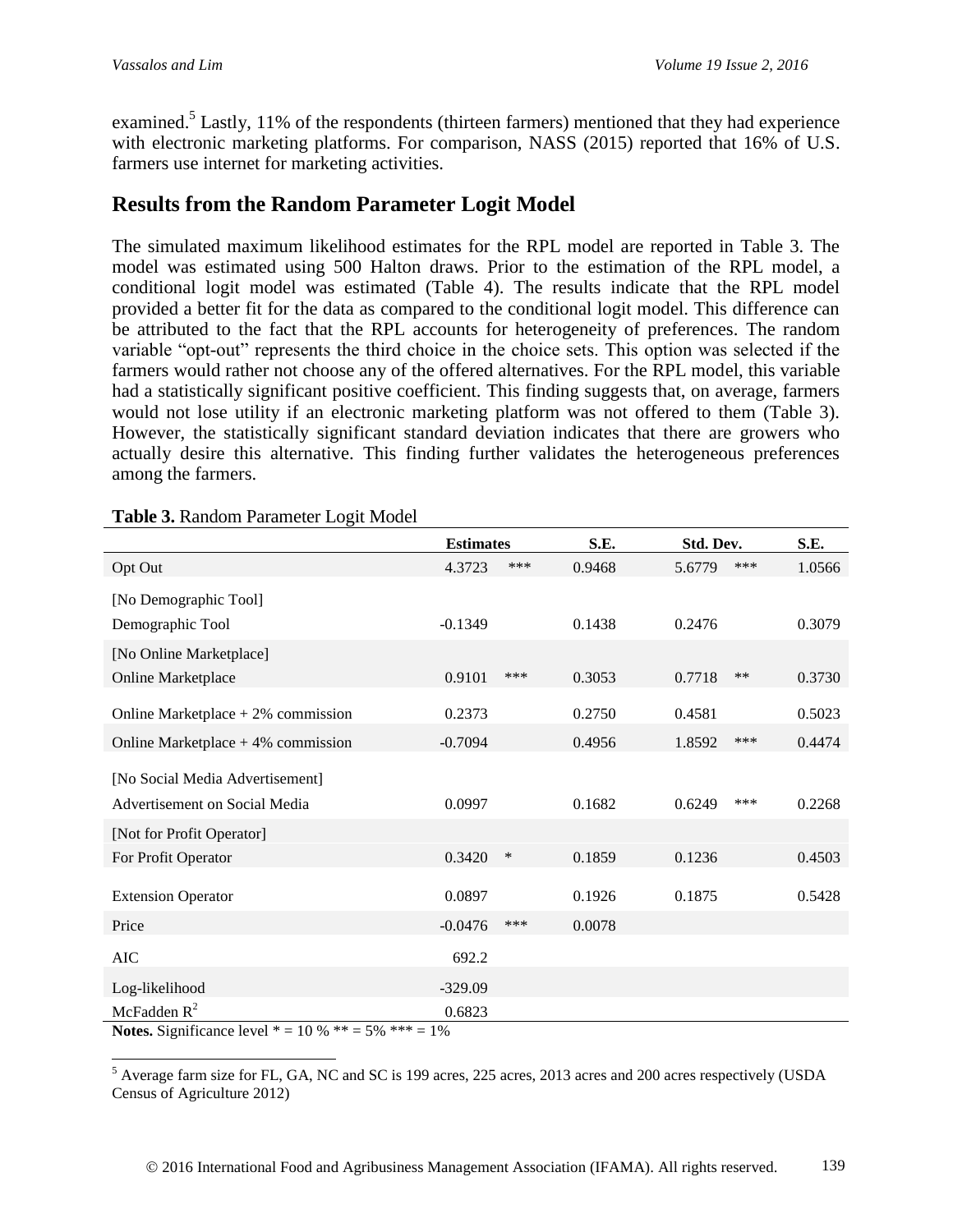In line with our hypothesis, the monthly fee variable had a statistically significant, negative coefficient. Thus, ceteris paribus, the higher the monthly fee the lower the probability that a grower would participate in an electronic food exchange platform. This finding is consistent with the pricing policy of some of the existing online food exchange platforms. For example, Clemson Area Food Exchange, Farmigo, and MarketMaker do not require a monthly fee.

However, operating an online food exchange platform is not a costless endeavor. Thus, entrepreneurs need to identify alternative sources of revenue. Two potential strategies are to charge a progressively increasing fee based on the features offered, e.g., LocalOrbit, Direct Local Food, or to charge a commission based on sales, or a markup price, e.g., Farmigo, Clemson Area Food Exchange. As a result, it is important to identify which features the producers value the most and are consequently willing to pay a premium price for, if those features are provided.

One of the most commonly offered features is a demographic tool. This allows producers to identify potential customers based on their gender, age, location etc. As seen in Table 3, a demographic tool does not increase the probability of participation. This finding is in line with the results of Zapata et al. (2013) and Cho and Tobias (2010). The former illustrated that 80% of the registered MarketMaker users never, or rarely, used the website to search for potential buyers and sales opportunities. This percentage was even higher (88%) when growers were asked how often they utilized MarketMaker to find a target market for their products. The latter researchers conducted a survey among New York MarketMaker participants, illustrating that only thirty-two out of 137 responders frequently used MarketMaker to search for sales contracts. A potential explanation for these findings is that farmers do not have the time and/or the knowledge to efficiently utilize such a tool.

Considering that almost 80% of Americans use social media, advertisements of the farm operation on those sites can increase the customer base both for the website and the farmers. A number of platforms advertise the farms that are registered on their website through their social media accounts. The results of the RPL formulation indicate that, on average, farmers would not lose utility if this feature was not offered (Table 3). Thus, offering this feature would not increase the probability that a farmer would register for the marketing platform. However, the statistically significant standard deviation indicates heterogeneity of preferences among farmers. This tells us that some farmers are interested in advertising through social media, which points to the potential to market this feature to a niche segment of farmers.

Another commonly offered feature is an online marketplace. If this is offered, buyers can buy products directly from the website using their credit/debit cards. The positive and statistically significant coefficient associated with this variable indicates that if an online marketplace is offered, the probability that a farmer would participate in the food exchange platform increases. The existence of an online marketplace allows entrepreneurs to raise revenues by charging a commission fee. For the objectives of this study, we examined two potential levels of commission fees at two percent and four percent. Although the coefficients were not statistically significant (Table 3), the percentage of farmers who prefer the online marketplace was reduced from eighty-eight percent (no fee) to thirty-five percent if a four percent fee was added. Accordingly, one of the objectives of this study was to examine if farmers have a preference towards the potential host of the electronic marketing platform. This question is paramount for two reasons. First, if growers do not trust for-profit operators, the potential development of these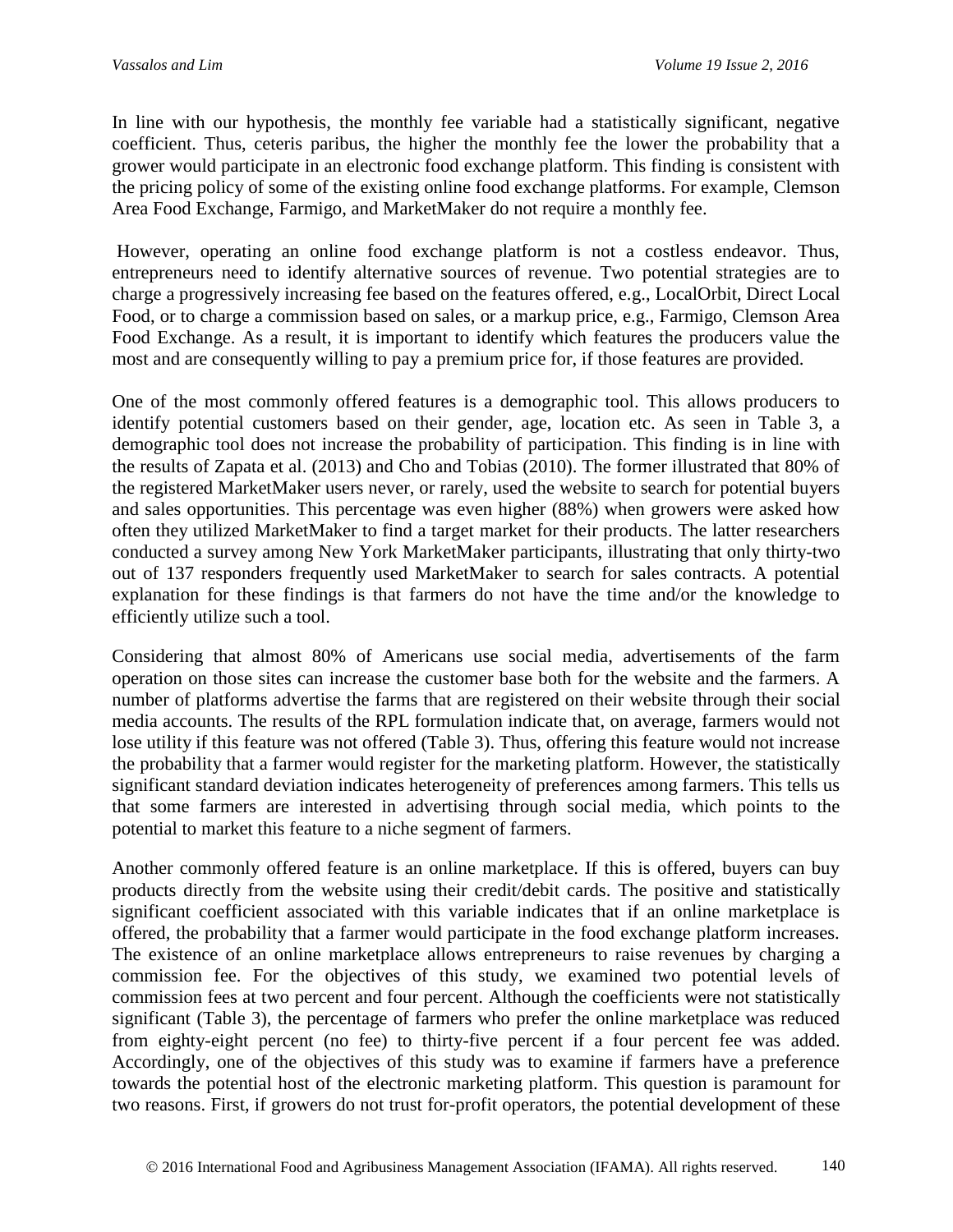marketing platforms may be substantially restricted. Second, MarketMaker is transitioning from the extension service to Riverside Research, a not-for-profit entity. This transition may be hindered if farmers do not trust private entities. The findings of the study indicate that farmers were more likely to participate in the marketing platform if the host was a for-profit operator, as compared to a not-for-profit one (Table 3).

## *Results from the Latent Class Model*

Despite its advantages, RPL formulation has some drawbacks. Specifically, the RPL model assumes that preferences are continuously distributed and that it is not possible to identify the sources of heterogeneity from the RPL formulation (Patunru et al. 2007). In order to overcome these problems, we estimated a latent class model. This approach allowed for parameter estimates to vary among the different classes.

Considering there is no prior literature regarding the examined classes, we initially investigated scenarios with three or more classes. However, the latent class model failed to converge. The model provided the best fit when two classes were identified. Table 4 (see Appendix) reveals a substantial difference between the two classes. Specifically, the coefficient for the opt-out variable in class 1 was statistically significant with a positive coefficient. On the other hand, the opt-out variable had a statistically significant negative coefficient for the second group (Table 4). This finding indicates that farmers in the first group would not lose utility if an online food marketing option was not offered to them. However, farmers in the second group would suffer a utility loss if they did not have the option of these electronic marketing platforms. Based on this differentiation, we named the first as the "not interested group" and the second as the "interested group".

The model indicates that 82% of the sample farmers belonged in the "not interested" group, and 18% in the "interested" group (Table 4). This finding aligns with the current statistic that only 16% of the farmers in USA use electronic marketing approaches (NASS, 2015). Furthermore, in line with the findings of the RPL model, the estimates from the Latent Class formulation indicate that farmers in the "interested group" were more likely to participate in an electronic marketing platform if an online marketplace option was offered. The probability that growers would participate was reduced if the monthly cost increased, ceteris paribus (Table 4). In contrast to the RPL formulation however, there was no statistically significant evidence to support the hypothesis that the probability of participation was affected by the operator of the platform.

# **Willingness to Pay Estimation**

The aforementioned results provide a general picture of the various features of an electronic marketing platform valued most by the producers. In order to create a more detailed explanation, the farmers WTP for the different attributes were estimated. Effect coding was utilized to avoid confounding interpretations of the base category (no online marketplace, no demographic research tool, no social media advertisement, not-for-profit organization) with the base category of the opt-out option (Bech and Gyrd‐Hansen 2005). The WTP for an attribute is calculated as:

$$
(4) WTP_{attribute} = -2 \times \frac{\beta_{attribute}}{\alpha}
$$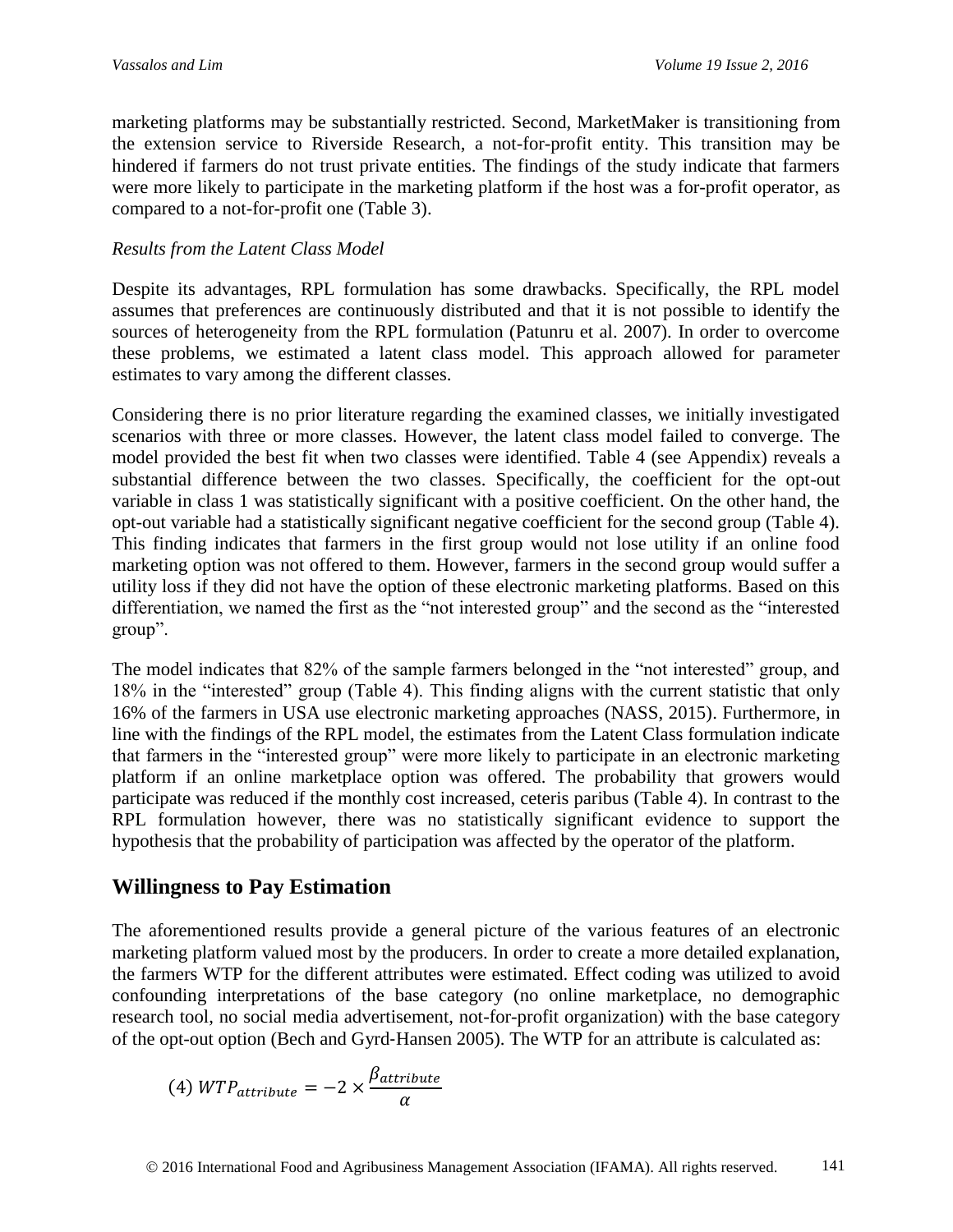Tables 5 and 6 provide the WTP estimates based on the LCM and the RPL models, respectively. Furthermore, considering the heterogeneity of preferences among farmers and the objectives of this study, the coefficients and the standard deviation of the RPL model were used to estimate the WTP for the mean, median,  $75<sup>th</sup>$  and  $90<sup>th</sup>$  percentile level (Table 6). The mean and standard error of the WTP were estimated using 1,000 draws of the Krinsky and Robb simulation (Hole 2007; Krinsky and Robb 1986).

| <b>Attributes</b>                    | <b>Mean</b>            |     | S.E.    |
|--------------------------------------|------------------------|-----|---------|
|                                      | $(\frac{\sqrt{2}}{2})$ |     |         |
| Opt Out                              | $-152.94$              | *** | 20.9696 |
| Demographic Tool                     | 2.67                   |     | 9.2104  |
| <b>Online Marketplace</b>            | 70.50                  | *** | 21.1966 |
| Online Marketplace $+2\%$ commission | 13.57                  |     | 17.3836 |
| Online Marketplace $+4\%$ commission | $-30.80$               |     | 27.2632 |
| Advertisement on Social Media        | 14.93                  |     | 10.3081 |
| For Profit Operator                  | 21.97                  |     | 15.3324 |
| <b>Extension Operator</b>            | 3.38                   |     | 15.2633 |

**Table 5.** Willingness to Pay Estimates of Interested Farmers from Latent Class Model

The results indicate that producers who belonged in the interest group were willing to pay \$152.94/month in order to register with an electronic marketing service (Table 5). This number is greater when compared to the findings of Zapata et al. (2013), but not unreasonable considering that 12% of the farmers surveyed by Cho and Tobias (2010) indicated that MarketMaker helped them increase their sales at more than \$1,000.

Regarding the possible features of the electronic platform, producers who belonged in the interest group were willing to pay \$70/month if an online marketplace was offered without a commission fee. None of the other features examined were found to have a statistically significant WTP coefficient. These findings indicate that the potential revenue sources for the electronic food trading platforms were relatively limited, even when only producers who belong in the interested group were considered. Thus, the operators may need to charge consumers a small fee instead of the farmers.

|                                      |            |                                      |     |       |                        | 75 <sub>th</sub>                     | 90th                   |
|--------------------------------------|------------|--------------------------------------|-----|-------|------------------------|--------------------------------------|------------------------|
| <b>Attributes</b>                    | Positive % | <b>Mean</b>                          |     | S.E.  | <b>Median</b>          | <b>Percentile</b>                    | <b>Percentile</b>      |
|                                      |            | $(\frac{\mathcal{S}}{\text{month}})$ |     |       | $(\frac{\sqrt{2}}{2})$ | $(\frac{\mathcal{S}}{\text{month}})$ | $(\frac{\sqrt{2}}{2})$ |
| Opt Out                              | 77.94%     | 183.77                               | *** | 48.27 | 194.14                 | 35.29                                | $-102.70$              |
| Demographic Tool                     |            | $-5.67$                              |     | 5.93  |                        |                                      |                        |
| <b>Online Marketplace</b>            | 88.08%     | 38.25                                | *** | 12.67 | 38.31                  | 58.74                                | 81.13                  |
| Online Marketplace $+2\%$ commission |            | 9.97                                 |     | 11.64 |                        |                                      |                        |
| Online Marketplace $+4\%$ commission | 35.14%     | $-29.82$                             |     | 21.95 | $-26.45$               | 25.64                                | 71.10                  |
| Advertisement on Social Media        | 43.66%     | 4.19                                 |     | 7.35  | 5.40                   | 21.29                                | 39.12                  |
| For Profit Operator                  |            | 14.37                                | ∗   | 8.18  |                        |                                      |                        |
| <b>Extension Operator</b>            |            | 3.77                                 |     | 8.05  |                        |                                      |                        |

| Table 6. Willingness to Pay Estimates from Random Parameter Logit Model |  |  |  |  |
|-------------------------------------------------------------------------|--|--|--|--|
|                                                                         |  |  |  |  |

**Notes.** Significance level  $* = 10\% ** = 5\% ** = 1APPENDIX: A Sample Choice Set$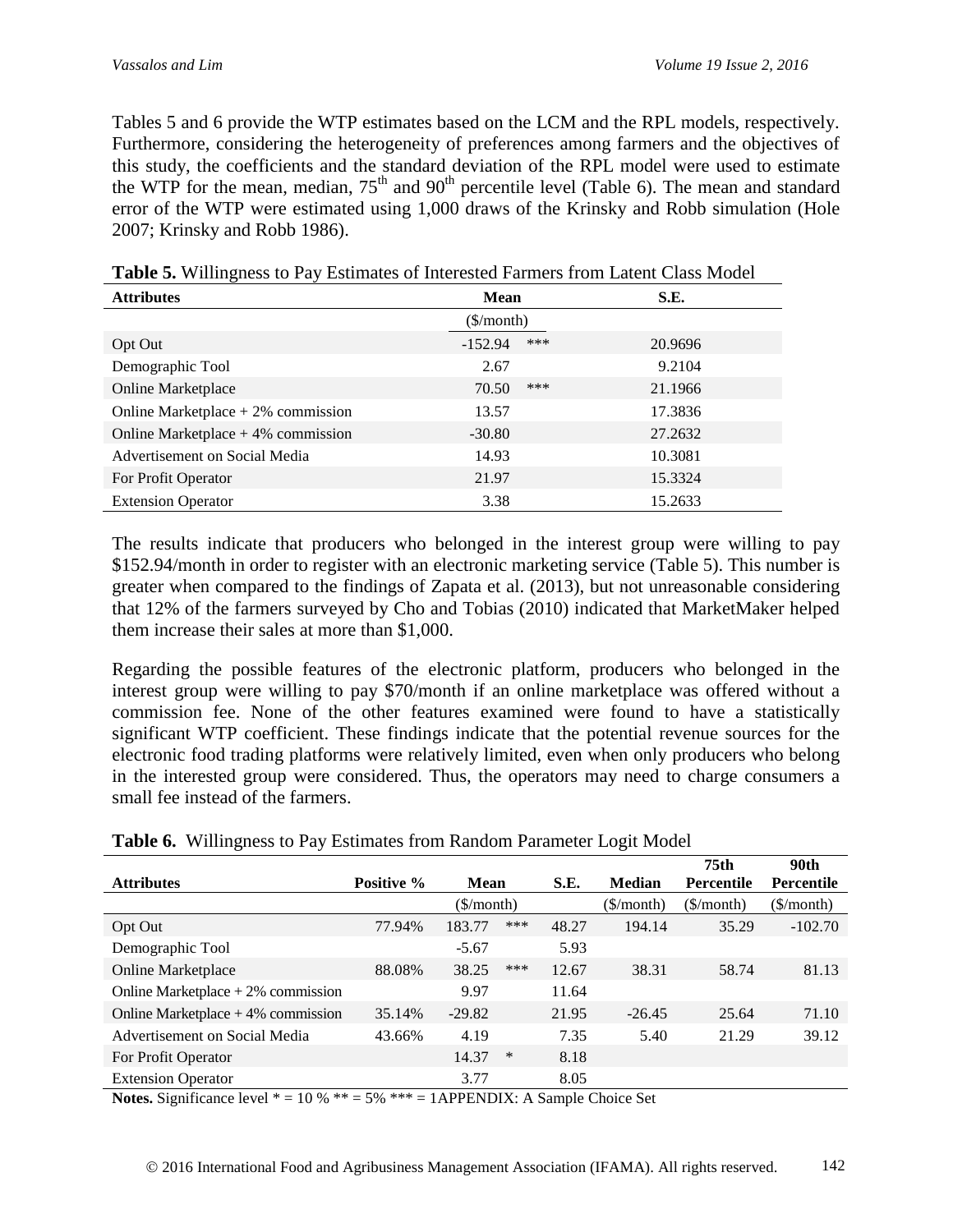The WTP estimates from the RPL model (Table 6) indicate that the average grower would require compensation to participate in the marketing platform. This finding is not surprising considering the RPL model included the full sample, in comparison to the LC model where the uninterested farmers were filtered out. However, as seen in Table 6, the farmers at the  $90<sup>th</sup>$ percentile were willing to pay \$102.7/month to subscribe for the marketing platform. These results further validate the hypothesis that there is a small number of entrepreneur farmers with a strong interest to participate in electronic marketing platforms. Lastly, in accordance with our expectations, the producers' WTP for an online marketplace increased towards the  $90<sup>th</sup>$  percentile (Table 6).

# **Conclusions**

While several studies have examined consumers' preferences for online grocery shopping (Campo and Breugelmans 2015; Kacen et al. 2013; Chu et al. 2010), the literature on producers' perceptions of and their WTP for electronic food marketing platforms remains relatively unexplored (Zapata et al. 2013). Moreover, to the best of our knowledge, no previous study has examined producers' WTP for the various features offered by electronic food exchange websites. However, understanding producers' valuation of these features is critical in the success of electronic food marketing platforms, especially as the competition among different providers increase.

This study utilized a choice experiment in conjunction with RPL and LC models to investigate livestock and fresh vegetable producers' preferences for five features offered by electronic marketing platforms. The attributes examined include the service provider, the online marketplace, the provision of demographic statistics, social media advertisements, and different levels of monthly fees. Accordingly, the main data source for this study was an online survey. Subsequently, the results of the RPL model indicate that, on average, the possibility that a farmer would participate in electronic food marketing platforms increases if the website offers an online marketplace. Similarly, producers are more likely to subscribe to an electronic food marketing platform if the host of the website is a private, for-profit company, as compared to a not-forprofit entity. In line with previous studies, the results indicate that the existence of a demographic tool does not have a statistically significant impact on the probability of joining a food exchange website. Lastly, in line with our initial expectations, the service fee has a statistically significant negative impact, indicating that a higher fee would reduce the probability that a producer would subscribe to an online food marketing platform.

Estimating the LC model allowed us to split producers into two groups based on their preferences for the electronic marketing platform. The first group included growers that would not suffer a utility loss if the electronic platform was not offered to them. The majority of the sample farmers belonged to that group. Comparatively, the second group included farmers that would suffer a utility loss. The LC model estimates indicate that farmers in the latter group were WTP \$152 per month for the services of an electronic marketing platform. Furthermore, producers in the "interested" group were WTP \$70 per month if an online marketplace was offered without a commission fee.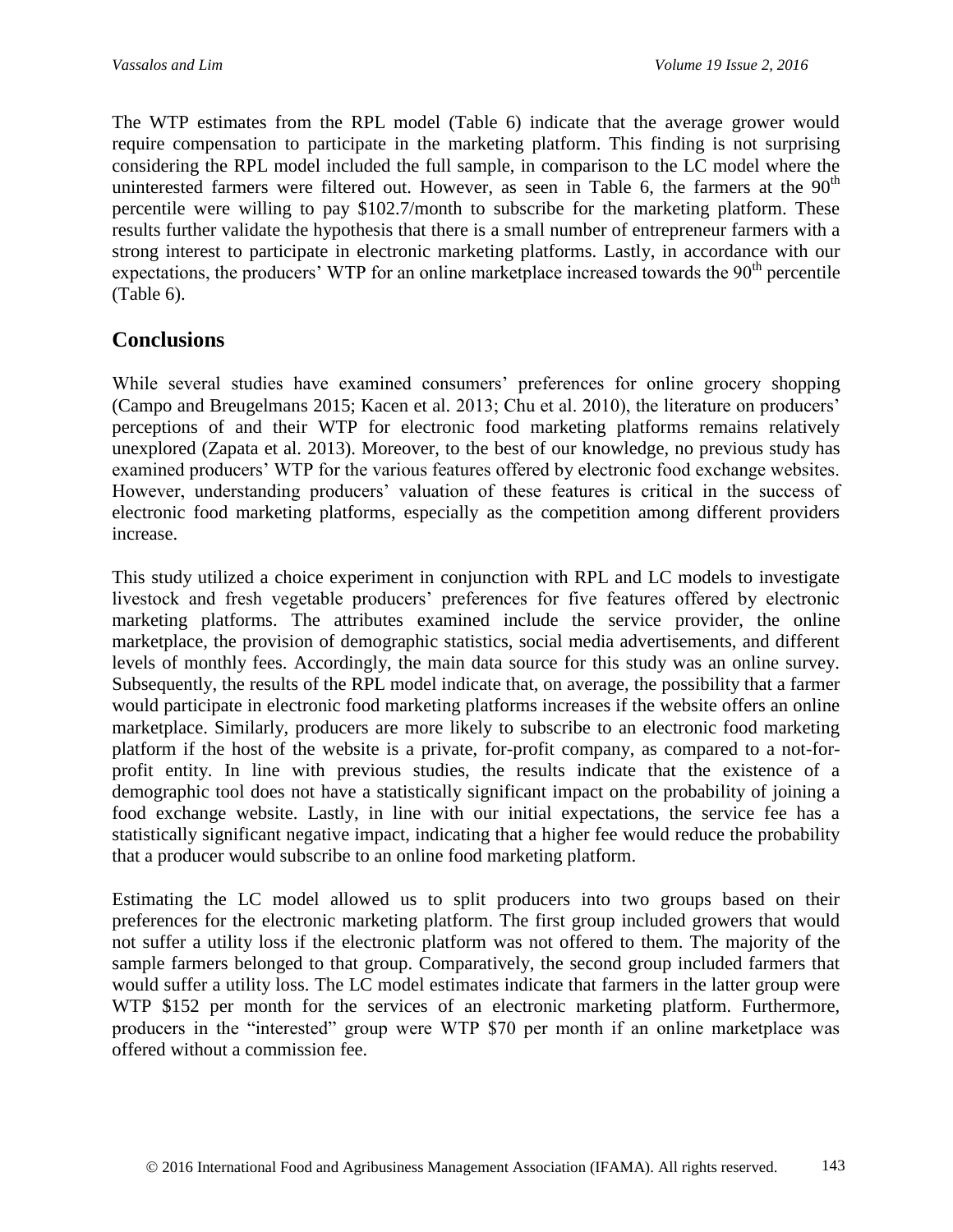A limitation of this study should be acknowledged. Specifically, despite the fact that farmers were contacted three times and every possible effort was made to ensure a high response rate, the response rate and the sample size were relatively low. Although this is somewhat expected for online farmer surveys (Zapata et al. 2013), it may prohibit the generalization of our findings to the population. However, to the extent that these survey respondents represent vegetable and livestock producers in the examined region and other areas, the results provide insights into which attributes of online marketplaces farmers value most. This information is important for entrepreneurs as well as applied researchers and extension specialists in their endeavors to create a successful online marketplace.

This study lays the foundation for a number of possible future research endeavors. Future work should expand the analysis to more states and different regions to examine if there is consistency in these findings. Also, it would be interesting to evaluate the preferences of farmers under different potential revenue options from the online platforms, in addition to the cost. Lastly, examining what factors may increase the interest of the non-interested group is also important if we want to avoid potential failures in the future.

# **References**

- Abrams, K.M., and A. Sackmann. 2014. Are Alternative Farmers Yielding Success with Online Marketing and Communication Tools for Their Social Capital and Business Viability? *Journal of Applied Communications* 98(3): 48-62.
- Ahearn, M., and J. Sterns. 2013. Direct to Consumer Sales of Farm Products: Producers and Supply Chains in the Southeast. *Journal of Agricultural and Applied Economics* 45(3): 497-508.
- Amanor-Boadu, V. 2013. Diversification Decisions in Agriculture: The Case of Agritourism in Kansas. *International Food and Agribusiness Management Review* 16 (2): 57-74.
- Baer, A.G., and C. Brown. 2007. Adoption of E-Marketing by Direct-Market Farms in the Northeastern United States. *Journal of Food Distribution Research* 38:1-11.
- Baourakis, G., M. Kourgiantakis, and A. Migdalas. 2002. The Impact of E-commerce on Agro-Food Marketing: The Case of Agricultural Cooperatives, Firms and Consumers in Crete. *British Food Journal* 104(8): 580-590.
- Bech, M., and D. Gyrd‐Hansen. 2005. Effects coding in discrete choice experiments. *Health Economics* 14(10): 1079-1083.
- Begalli, D., S. Codurri, and D. Gaeta. 2009. Wine and Web Marketing Strategies: The Case Study of Italian Speciality Wineries. *British Food Journal* 111(6): 598-619.
- Brick, J.M., D. Martin, P. Warren, and J. Wivagg. 2003. Increased Efforts in RDD Surveys. Alexandria, VA: American Statistical Association, Paper Presented at the  $58<sup>th</sup>$  annual conference of the American Association for public opinion research. May 15-18, 2003, Nashville, TN.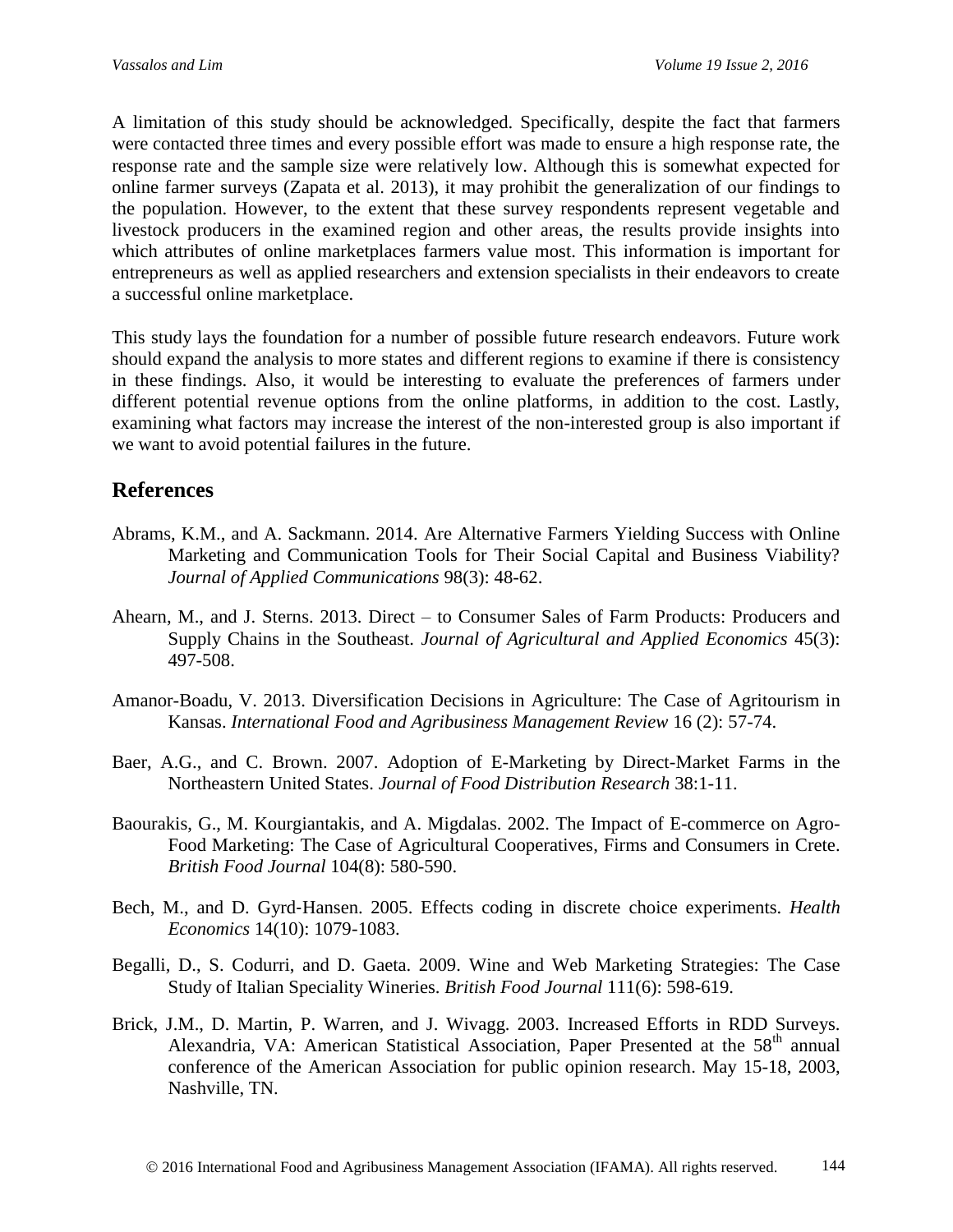- Briggeman, B.C., and B. E. Whitacre. 2010. Farming and the Internet: Reasons for Non-Use. *Agricultural and Resource Economics Review* 39(3): 571-584.
- Campo, K., and E. Breugelmans. 2015. Buying Groceries in Brick and Click Stores: Category Allocation Decisions and the Moderating Effect of Online Buying Experience. *Journal of Interactive Marketing* 31: 63-78.
- Center for Disease Control (CDC), National Center for Chronic Disease Prevention and Health Promotion. 2013. State Indicator Report on Fruits and Vegetables 2013. Atlanta, GA.
- Cho, K.M., and D. J. Tobias. 2010. Improving Market Access for Small and Mid-Sized Producers through Food Industry Electronic Infrastructure MarketMaker. Paper presented at the annual Southern Agricultural Economics Association meeting. Orlando, FL. February 6-9.
- Chu, J., M. Arce–Urriza, J.J. Cebollada-Calvo, and P.K. Chintagunta. 2010. An Empirical Analysis of Shopping Behavior Across Online and Offline Channels for Grocery Products: The Moderating Effects of Household and Product Characteristics. *Journal of Interactive Marketing* 24(4): 251-268.
- Connolly, C., and H.A. Klaiber. 2014. Does Organic Command a Premium When the Food is Already Local? *American Journal of Agricultural Economics* 96(4): 1102-1116.
- Corbitt, B.J., T. Thanasankit, and H. Yi. 2003. Trust and E-commerce: A Study of Consumer Perceptions. *Electronic commerce Research and Applications* 2(3): 203-215.
- Dillman, D.A., J.D. Smyth and L. Christian. 2009. *Internet, Mail, and Mixed-Mode Surveys: The Tailored Design Method, 3rd ed.* 2009. New Jersey: John Willey & Sons.
- Fox, J.L. 2009. Exploring and Improving Marketing Practices and Regional Market Acess for Ohio's Food Producing Farmers. Paper presented at the National MarketMaker Annual Partnership Meeting. Broomfield, CO. November 3-4.
- Galloway, L., J. Sanders and D. Deakins. 2011. Rural Small Firms' Use of the Internet: From Global to Local. *Journal of Rural Sciences* 27(3): 254-262.
- Greene, W. H. and D. A. Hensher. 2003. A Latent Class Model for Discrete Choice Analysis: Contrasts with Mixed Logit. *Transportation Research Part B: Methodological* 37(8): 681-98.
- Hamilton, M.B. 2009. *Online survey Response Rates and Times: Background and Guidance for Industry*. Ipathia, Inc. SuperSurvey. <http://www.supersurvey.com/papers/supersurvey> white paper response rates.pdf.
- Hardesty, S.D. 2008. The Growing Role of Local Food Markets. *American Journal of Agricultural Economics* 90(5): 1289–1295.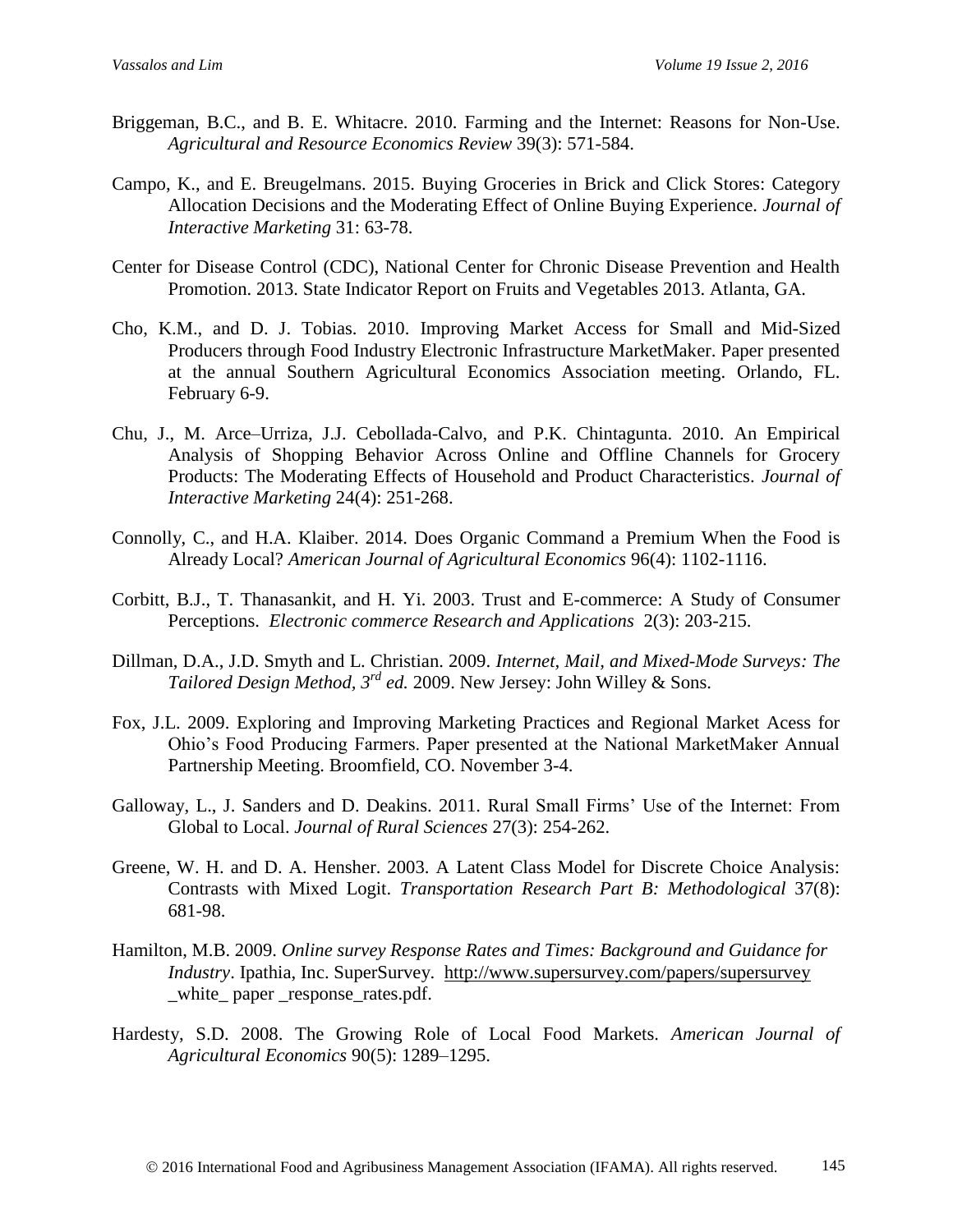- Heim, G., and K. Sinha. 2001. Operational Drivers of Customer Loyalty in Electronic Retailing: An Empirical Analysis of Electronic Food Retailers. *Manufacturing and Service Operations Management* 3(3): 264-71.
- Hodges, A. W., T.J. Stevens, and A.F. Wysocki. 2014. Local and Regional Food Systems in Florida: Values and Economic Impacts. *Journal of Agricultural and Applied Economics* 46(2): 285-298.
- Hole, A.R. 2007. A Comparison of Approaches to Estimating Confidence Intervals for Willingness to Pay Measures. *Health Economics* 16(8): 827-840.
- Huber, J. and K. Zwerina. 1996. The Importance of Utility Balance in Efficient Choice Designs. *Journal of Marketing Research* 33(3):307-317.
- Hudson, D., L-H. Seah, D. Hite, and T. Haab. 2004. Telephone presurveys, self-selection, and Non-response bias to mail and Internet Surveys in Economic Research. *Applied Economics Letters* 11(4): 237-240.
- Kacen, J. J., J.D. Hess, and W.Y.K. Chiang. 2013. Bricks or Clicks? Consumer Attitudes Toward Traditional Stores and Online Stores. *Global Economics Management Review* 18(1): 12- 21.
- Keeter, S., C. Miller, A. Kohut, R.M. Groves, and S. Presser. 2000. Consequences of Reducing Nonresponse in a National Telephone Survey. *Public Opinion Quarterly* 64(2): 125-148.
- Kisaka, L., and A. Obi. 2015. Farmers' Preferences for Management Options as Payment for Environmental Services Scheme. *International Food and Agribusiness Management Review* 18(3): 171-192.
- Krinsky, I., and A. L. Robb. 1986. On Approximating the Statistical Properties of Elasticities. *The Review of Economics and Statistics* 68(4): 715-719.
- Krosnick, J. A. 1999. Survey Research. *Annual Review of Psychology* 50 (1): 537-567.
- Lancaster, K.J. 1966. A New Approach to Consumer Theory. *Journal of Political Economy*  74(2): 132-157.
- LeRoux, M.N., T. M. Schmit, M. Roth, and D.H. Streeter. 2009. Evaluating Marketing Channel Options for Small-Scale Fruit and Vegetable Producers. Working Paper, Dept. Of Applied Economics and Management, Cornell University, Ithaca, New York.
- Low, S.A., A. Adalja, E. Beaulieu, N. Key, S. Martinez, A. Melton, A. Perez, K. Ralston, H. Steward, S. Suttles, S. Vogel, and B. Jablonski. 2015. *Trends in U.S. Local and Regional Food Systems* Washington D.C. U.S. Department of Agriculture, ERS, Administrative Publication Number 068, January.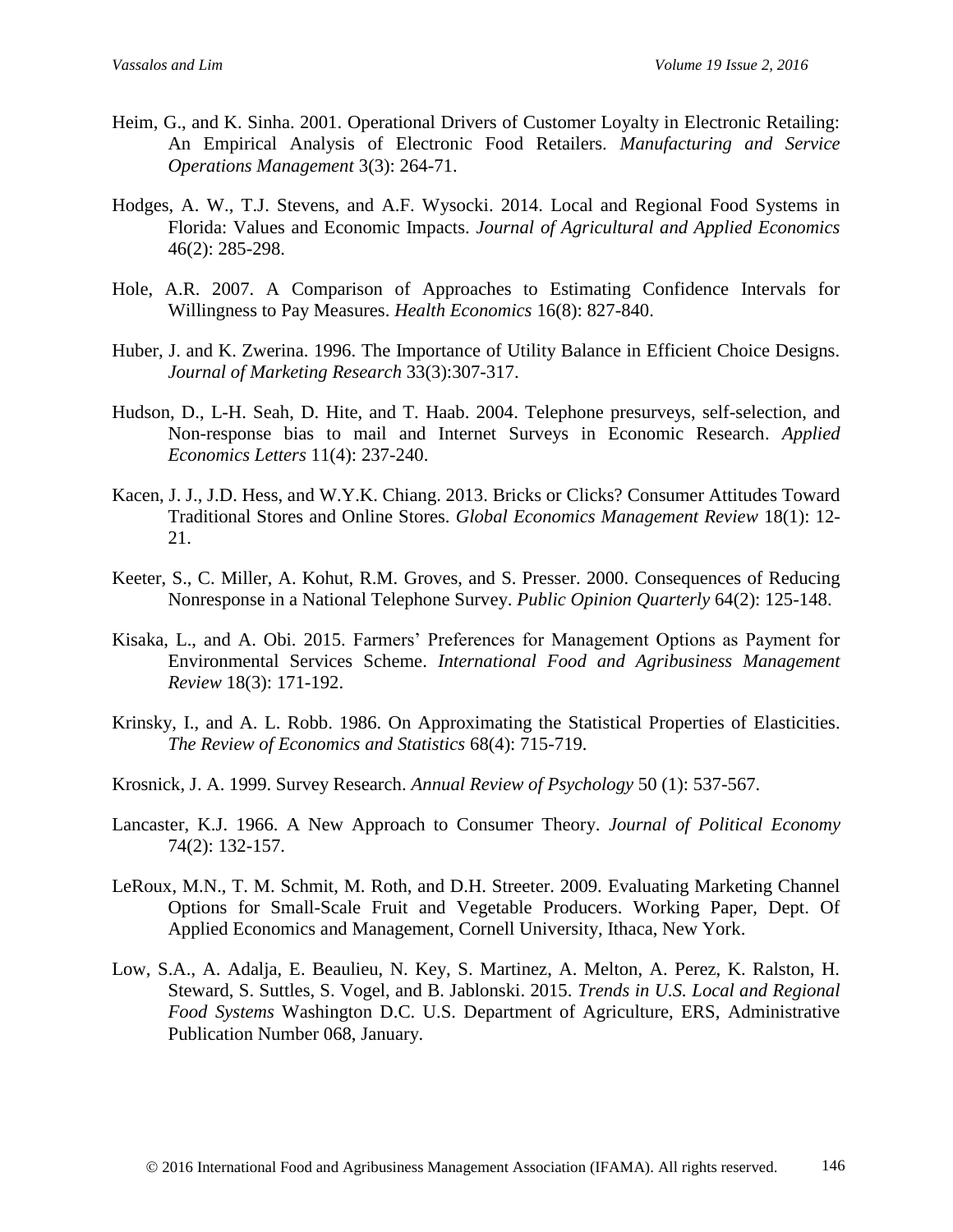- Low, S.A., and S. Vogel. 2011. *Direct and Intermediated Marketing of Local Foods in the United States* Washington D.C. U.S. Department of Agriculture, ERS, Economic Research Report Number 128, November.
- Lucan, S., A.R .Maroco, O. Sanon, R. Frias, and C.B. Schechter. 2015. Urban Farmers' markets: Accessibility, Offerings, and Produce Variety, Quality and Price Compared to Nearby Stores. *Appetite* 90(1): 23-30.
- Martinez, S., M. Hand, M. Da Pra, S. Pollack, K. Ralston, T. Smith, S. Vogel, S. Clark, L. Lohr, S. Low, and C. Newman. 2010. *Local Food Systems Concepts, Impacts and Issues*. Washington D.C. U.S. Department of Agriculture ERS, Economic Research Report Number 97, May.
- McFadden, D. 1974. Frontiers in Econometrics. In *Conditional Logit Analysis of Qualitative Choice Behavior.* P. Zarembka ed. New York, NY: Academic Press.
- McFarlane, D. Chembezi, and J. Befecadu. 2003. Internet Adoption and Use of E-commerce Strategies by Agribusiness Firms in Alabama. Paper presented at SAEA annual meeting, Mobile AL. February.
- Meijer, E., and J. Rouwendal. 2006. Measuring Welfare Effects in Models with Random Coefficients. *Journal of Applied Econometrics* 21(2): 227-244.
- Montealegre, F., S. Thompson, and J.S. Eales. 2007. An Empirical Analysis of the Determinants of Success of Food and Agribusiness E-commerce Firms. *International Food and Agribusiness Management Review* 10(1): 61-81.
- Mortimer, G., S. Fazal e Hasan, L. Andrews, and J. Martin. 2016. "Online Grocery Shopping: The Impact of Shopping Frequency on Perceived Risk." *The International Review of Retail, Distribution and Consumer Research* DOI: 10.1080/09593969.2015.1130737
- National Agricultural Statistics Service (NASS), Agricultural Statistics Board. 2015. *Farm Computer Usage and Ownership.* U.S. Department of Agriculture. Washington DC.
- Ouma, E., A. Abdulai, and A. Drucker. 2007. Measuring Heterogeneous Preferences for Cattle Traits among Cattle-Keeping Households in East Africa. *American Journal of Agricultural Economics* 89(4): 1005-19.
- Palma, M. A., K. Morgan, T. Woods, and S. McCoy. 2013. Response of Land Grant Universities to the Increase in Consumers Demand for Local Foods in the South. *Choices Magazine of Food, Farm, and Resource Issues* 28(4).
- Patunru, A., J. B. Barden and S. Chattopadhyay. 2007. Who Cares about Environmental Stigmas and Does it Matter? A Latent Segmentation Analysis of Stated Preferences for Real Estate. *American Journal of Agricultural Economics* 89(3): 712-726.
- Reynolds-Allie, K., and D. Fields. 2012. "A Comparative Analysis of Alabama Restaurants: Local vs Non-local Food Purchase" *Food Distribution Research Society* 43(1): 65-74.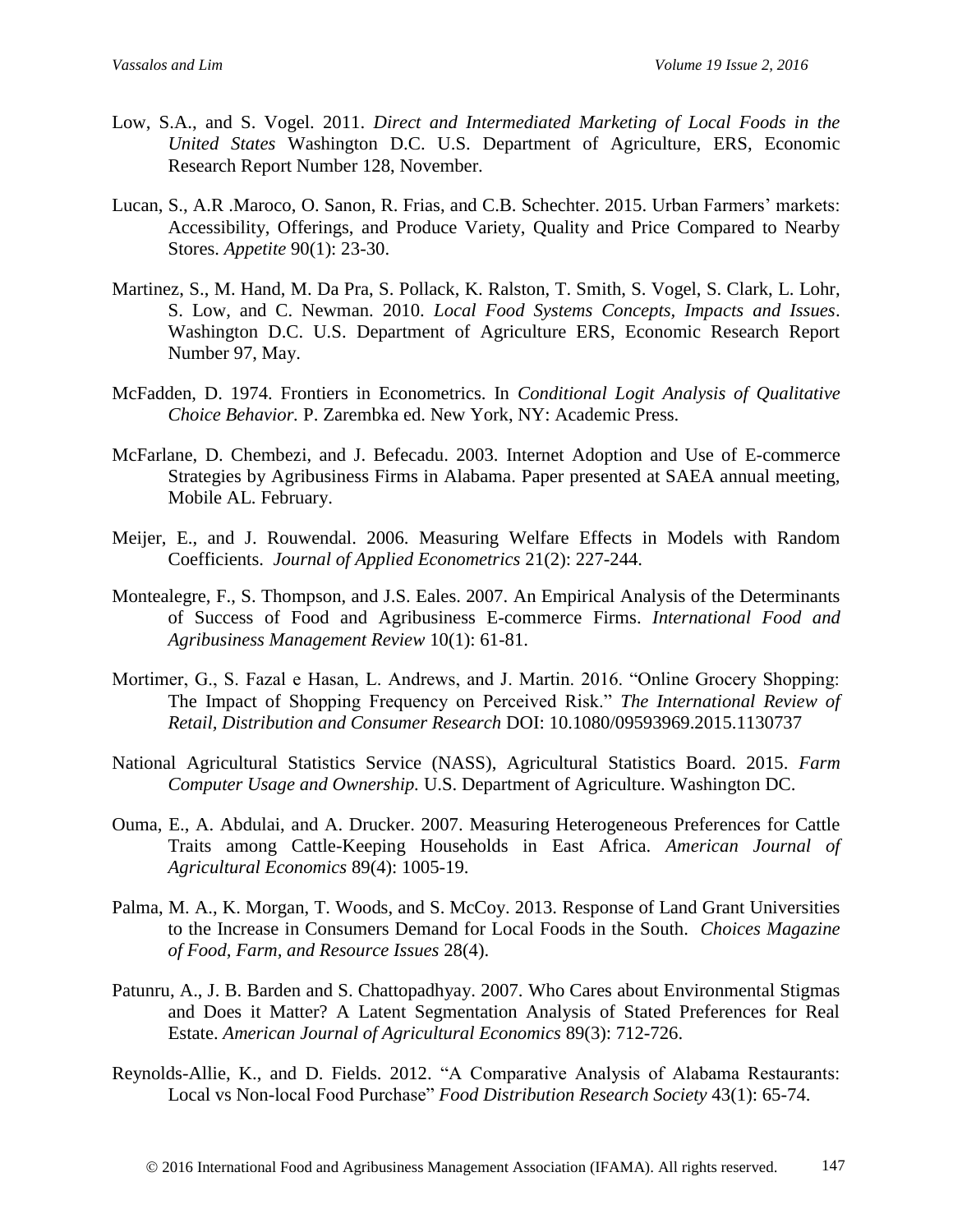- Ring, L., and D. Tigert. 2001. Viewpoint: The Decline and Fall of Internet Grocery Retailers. *International Journal of Retail & Distribution Management* 29(6): 264-271.
- Tavernier, E.M., M.P. Hartley, and D.A. Derr. 2006. Examining the Relationship between Production Practices and Food Labels: The Role of Farm Size. *Journal of Sustainable Agriculture* 28(4): 125-138.
- Tippins, M., K.M. Rassuli, and S.C. Hollander. 2002. An Assessment of Direct Farm-to-Table Food Marketing in the USA. *International Journal of Retail & Distribution Management*  30(7): 343-353.
- Train, K.E. 2009. *Discrete Choice Methods with Simulation*. 2<sup>nd</sup> edition. Cambridge, UK: Cambridge University Press.
- Train, K., and M. Weeks. 2005. Discrete choice models in preference space and willingness-topay space. In *Applications of Simulation Methods in Environmental and Resource Economics,* edited by A. Alberini & R. Scarpa, 1-16. Boston: Kluwer Academic Publishers.
- Uematsu, H., and A.K. Mishra. 2011. Use of Direct Marketing Strategies by Farmers and their Impact on Farm Business Income. *Agricultural and Resource Economics Review* 40(1): 1-19.
- U.S. Department of Agriculture, National Agricultural Statistics Service. 2012. *2012 Census of Agriculture.* Washington D.C.,
- U.S. Department of Agriculture, National Agricultural Statistics Service. 2015. *Farm Computer Usage and Ownership*, Washington D.C. August.
- Williams, J. 2001. E-Commerce and the Lessons from Nineteenth Century Exchanges. *American Journal of Agricultural Economics* 83(5): 1250-57.
- Zapata, S.D., C. E. Carpio, O. Isengildina-Massa, and R.D. Lamie. 2013. The Economic Impact of Services Provided by an Electronic Trade Platform: The Case of MarketMaker. *Journal of Agricultural and Resource Economics* 38(3): 359-378.
- Zapata, S.D., C. E. Carpio, O. Isengildina-Massa, and R.D. Lamie. 2011. Do Internet-Based Promotion Efforts Work? Evaluating MarketMaker. *Journal of Agribusiness* 29:159-180.